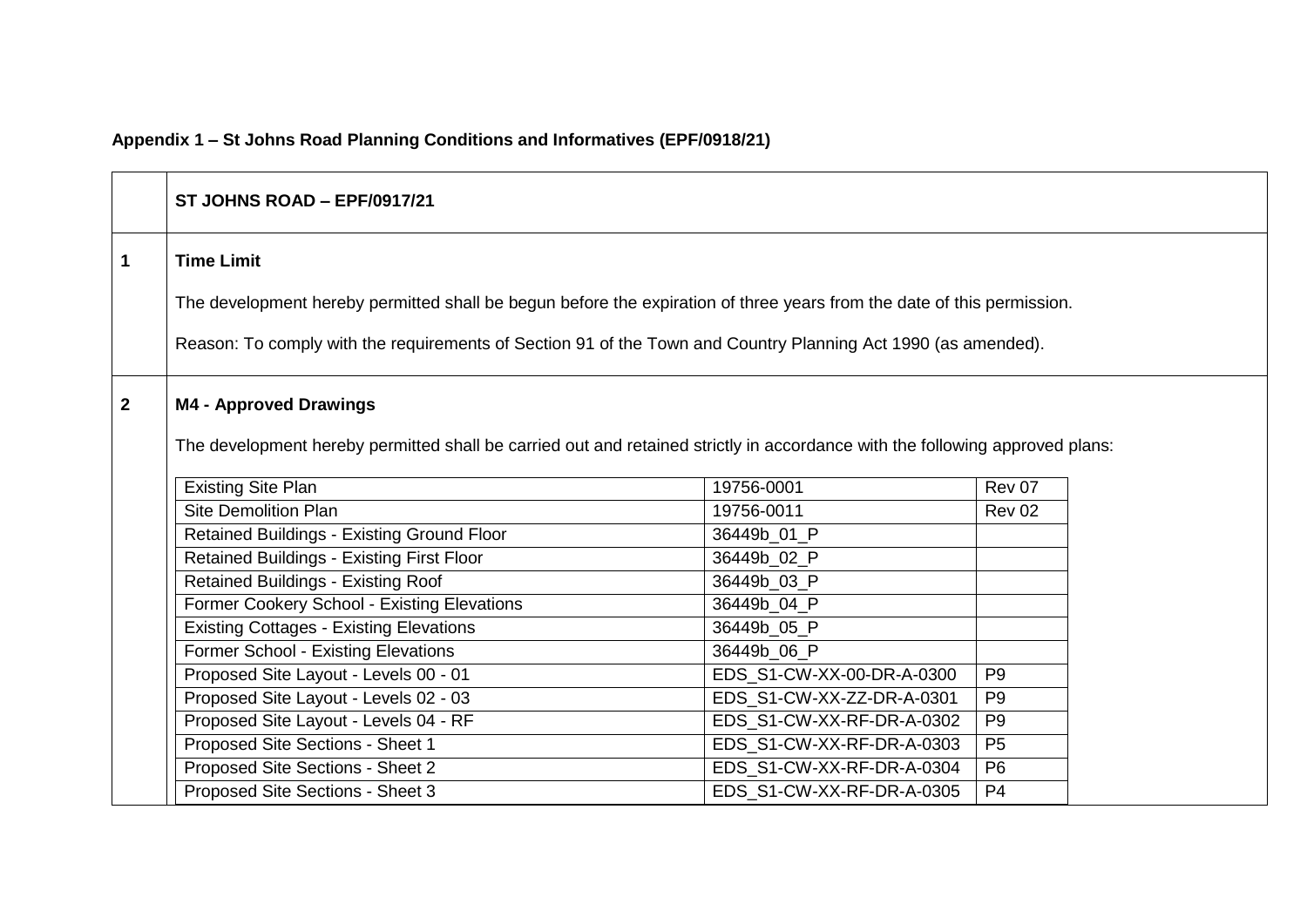| Bay Elevations - Sheet 1                        | EDS_S1-CW-XX-RF-DR-A-0306 | P <sub>4</sub>  |
|-------------------------------------------------|---------------------------|-----------------|
| <b>Bay Elevations - Sheet 2</b>                 | EDS S1-CW-XX-RF-DR-A-0307 | P <sub>4</sub>  |
| <b>Bay Elevations - Sheet 3</b>                 | EDS_S1-CW-XX-RF-DR-A-0308 | P <sub>4</sub>  |
| Bay Elevations - Sheet 4                        | EDS S1-CW-XX-RF-DR-A-0309 | P <sub>4</sub>  |
| <b>Bay Elevations - Sheet 5</b>                 | EDS_S1-CW-XX-RF-DR-A-0310 | P <sub>4</sub>  |
| Bay Elevations - Sheet 6                        | EDS S1-CW-XX-RF-DR-A-0311 | P <sub>5</sub>  |
| Bay Elevations - Sheet 7                        | EDS S1-CW-S-XX-DR-A-0312  | P <sub>2</sub>  |
| <b>Block A - Proposed Demolition Plans</b>      | EDS S1-CW-BA-XX-DR-A-0215 | P <sub>1</sub>  |
| <b>Block A - Proposed Demolition Elevations</b> | EDS S1-CW-BA-XX-DR-A-0216 | P <sub>1</sub>  |
| <b>Block A - Proposed Floor Plans</b>           | EDS S1-CW-BA-XX-DR-A-0310 | P5              |
| <b>Block A - Proposed Elevations</b>            | EDS S1-CW-BA-XX-DR-A-0311 | $\overline{P4}$ |
| Block B - Proposed Lower Ground Floor Plan      | EDS_S1-CW-BB-LG-DR-A-0320 | $\overline{P7}$ |
| Block B - Proposed Upper Ground Floor Plan      | EDS S1-CW-BB-UG-DR-A-0321 | P7              |
| Block B - Proposed First Floor Plan             | EDS S1-CW-BB-01-DR-A-0322 | P7              |
| <b>Block B - Proposed Second Floor Plan</b>     | EDS S1-CW-BB-02-DR-A-0323 | P <sub>7</sub>  |
| Block B - Proposed Third Floor Plan             | EDS S1-CW-BB-03-DR-A-0324 | P7              |
| <b>Block B - Proposed Elevations Sheet 1</b>    | EDS S1-CW-BB-XX-DR-A-0325 | P <sub>6</sub>  |
| <b>Block B - Proposed Elevations Sheet 2</b>    | EDS S1-CW-BB-XX-DR-A-0326 | P5              |
| <b>Block B - Proposed Elevations Sheet 3</b>    | EDS_S1-CW-BB-XX-DR-A-0327 | P <sub>4</sub>  |
| Block C - Proposed Floor Plans - Sheet 1        | EDS_S1-CW-BC-XX-DR-A-0330 | P <sub>5</sub>  |
| Block C - Proposed Floor Plans - Sheet 2        | EDS S1-CW-BC-XX-DR-A-0331 | P5              |
| <b>Block C - Proposed Elevations</b>            | EDS_S1-CW-BC-XX-DR-A-0332 | P <sub>5</sub>  |
| Block E - Proposed Floor Plans - Sheet 1        | EDS S1-CW-BE-XX-DR-A-0350 | P <sub>6</sub>  |
| Block E - Proposed Floor Plans - Sheet 2        | EDS_S1-CW-BE-XX-DR-A-0351 | P <sub>6</sub>  |
| Block E - Proposed Floor Plans - Sheet 3        | EDS S1-CW-BE-XX-DR-A-0352 | P <sub>6</sub>  |
| <b>Block E - Proposed Elevations</b>            | EDS S1-CW-BE-XX-DR-A-0353 | P <sub>4</sub>  |
| <b>Block F - Ground Floor Plan</b>              | EDS_S1-CW-BF-XX-DR-A-0360 | P <sub>9</sub>  |
| <b>Block F - First Floor Plan</b>               | EDS S1-CW-BF-XX-DR-A-0361 | P <sub>9</sub>  |
| Block F - Proposed Second + Third Floor Plan    | EDS S1-CW-BF-XX-DR-A-0362 | P <sub>9</sub>  |
|                                                 |                           |                 |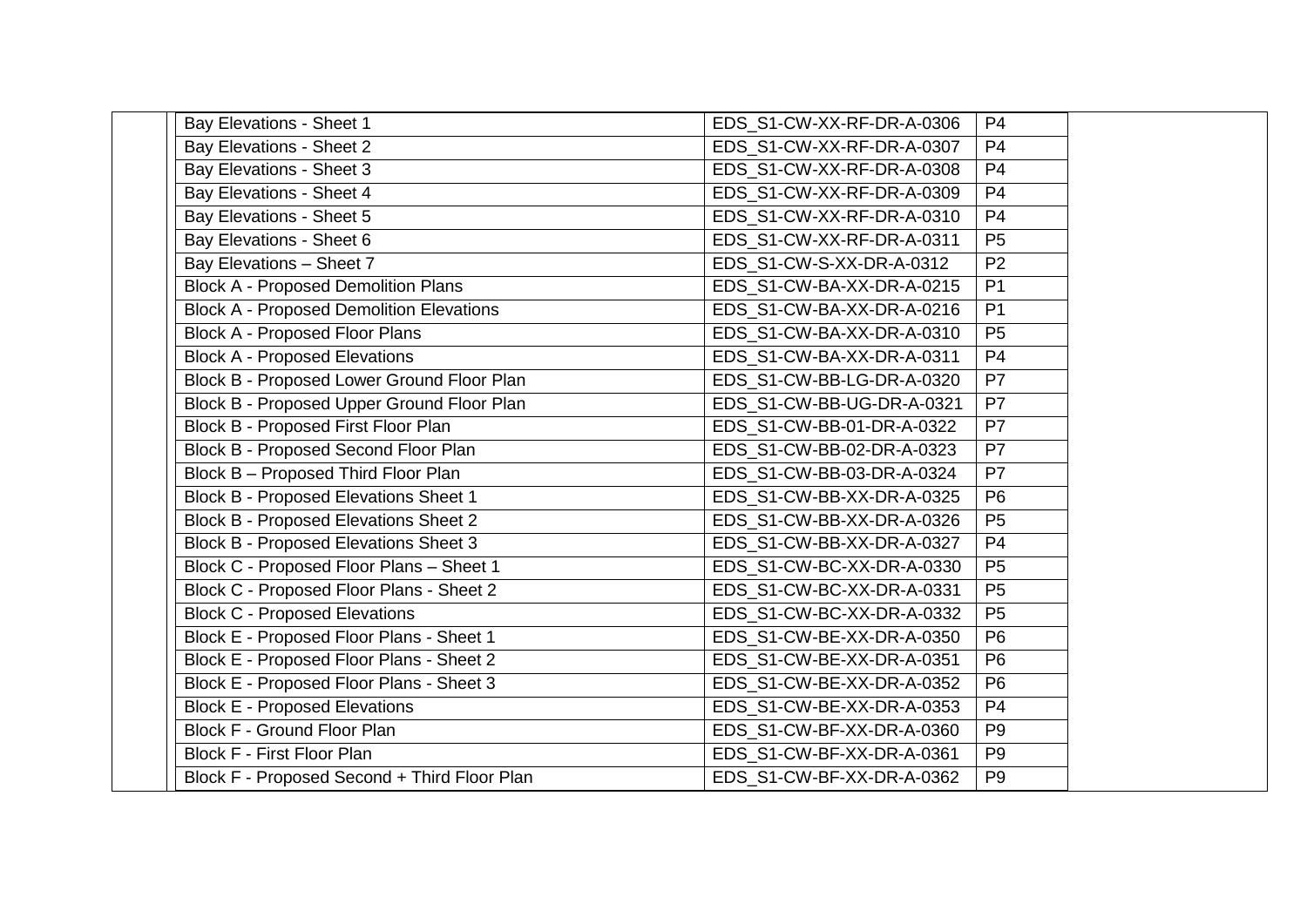| <b>Block F - Fourth Floor Plan</b>                  | EDS S1-CW-BF-XX-DR-A-0363  | P <sub>9</sub> |
|-----------------------------------------------------|----------------------------|----------------|
| <b>Block F - Proposed Roof Plan</b>                 | EDS S1-CW-BF-XX-DR-A-0364  | P <sub>8</sub> |
| <b>Block F - Elevations Sheet 1</b>                 | EDS_S1-CW-BF-XX-DR-A-0365  | P7             |
| <b>Block F - Elevations Sheet 2</b>                 | EDS_S1-CW-BF-XX-DR-A-0366  | P6             |
| <b>Block G - Proposed Floor Plans</b>               | EDS_S1-CW-BG-XX-DR-A-0370  | P <sub>9</sub> |
| <b>Block G - Proposed Elevations</b>                | EDS S1-CW-BG-XX-DR-A-0371  | P <sub>8</sub> |
| Block H - Proposed Plans and Elevations             | EDS S1-CW-BH-XX-DR-A-0380  | P <sub>4</sub> |
| Block I - Proposed Plans and Elevations             | EDS S1-CW-BI-XX-DR-A-0390  | P <sub>3</sub> |
| Sub-Station - Proposed Plans and Elevations         | EDS S1-CW-SS-XX-DR-A-      | P <sub>1</sub> |
|                                                     | 03100                      |                |
| Bin Store - Proposed Plans and Elevations           | EDS S1-CW-S-XX-DR-A-03110  | P <sub>1</sub> |
| St John's - Proposed Site Layout Alterations Sketch | EDS S1-CW-S-00-DR-A-SK-030 |                |
| <b>General Arrangement Plan</b>                     | 1270-01-001                | <b>P5</b>      |
| <b>Existing Condition</b>                           | 1270-01-002                | P <sub>2</sub> |
| Vegetation Retention and Removal Plan               | 1270-01-003                | P <sub>2</sub> |
| Roof Level - General Arrangement Plan               | 1270-01-004                | P <sub>3</sub> |
| <b>Site Sections</b>                                | 1270-01-012                | P <sub>2</sub> |
| <b>Boundary Condition A-AA</b>                      | 1270-01-020                | P <sub>2</sub> |
| <b>Boundary Condition B-BB</b>                      | 1270-01-021                | P <sub>3</sub> |
| <b>Boundary Condition C-CC</b>                      | 1270-01-022                | P <sub>2</sub> |
| <b>Boundary Condition D-DD</b>                      | 1270-01-023                | P <sub>3</sub> |
| <b>Boundary Condition E-EE</b>                      | 1270-01-024                | P <sub>2</sub> |
| <b>Boundary Condition F-FF</b>                      | 1270-01-025                | P <sub>3</sub> |
| <b>Boundary Condition G-GG</b>                      | 1270-01-026                | P <sub>2</sub> |
| Planting Plan Ground Level - 1 of 2                 | 1270-01-200                | P <sub>4</sub> |
| Planting Plan 2 of 2                                | 1270-01-201                | P <sub>3</sub> |
| Planting Plan - Roof Level                          | 1270-01-202                | P <sub>3</sub> |
| Typical Detail - Tree Protective Fence              | 1270-01-400                | P <sub>1</sub> |
| Typical Detail - Tree Pit in Soft                   | 1270-01-401                | P <sub>1</sub> |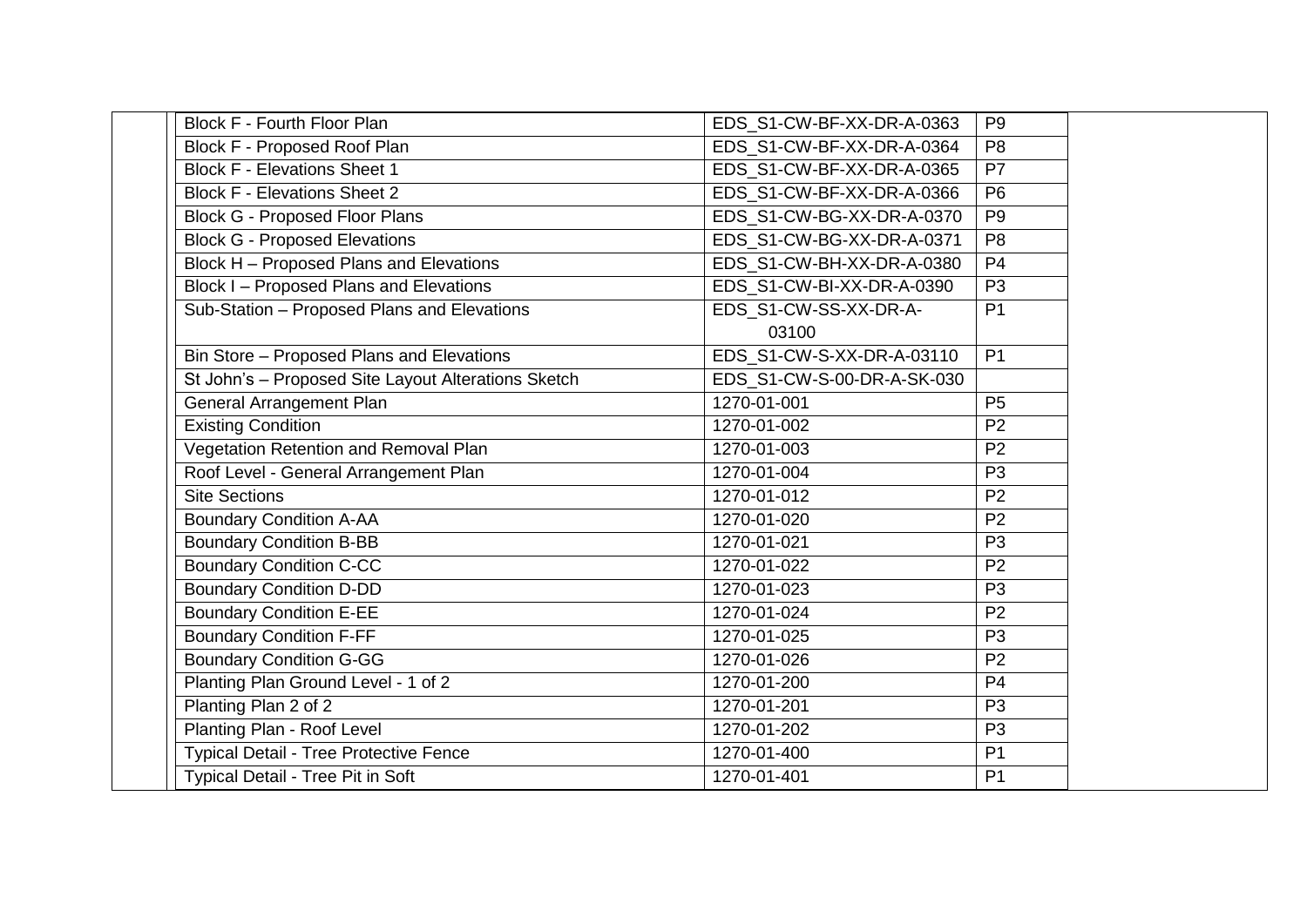| Typical Detail - Tree Pit in Hard                                    | 1270-01-402 | P <sub>1</sub> |
|----------------------------------------------------------------------|-------------|----------------|
| Typical Detail - Biodiversity Roof & Blue Roof                       | 1270-01-403 | P <sub>1</sub> |
| Typical Detail - High Brick Wall with Metal Railing                  | 1270-01-404 | P <sub>1</sub> |
| <b>Typical Detail - Low Brick Wall</b>                               | 1270-01-405 | P <sub>1</sub> |
| Typical Detail - High Brick Wall with Perforation                    | 1270-01-406 | P <sub>1</sub> |
| <b>Typical Detail - Yorkstone steps</b>                              | 1270-01-407 | P <sub>1</sub> |
| Surface Detail - Brick Paving Type 1                                 | 1270-01-420 | P <sub>1</sub> |
| Surface Detail - Block Paving                                        | 1270-01-421 | P <sub>1</sub> |
| Surface Detail - Granite Sett                                        | 1270-01-422 | P <sub>1</sub> |
| Surface Detail - Resin Bound Gravel to Woodland Path                 | 1270-01-423 | P <sub>1</sub> |
| Surface Detail - Drainage Rill                                       | 1270-01-424 | P <sub>1</sub> |
| Surface Detail - Manhole Covers                                      | 1270-01-425 | P <sub>1</sub> |
| Surface Detail - Kerbs and Edges                                     | 1270-01-426 | P <sub>1</sub> |
| Street Furniture Detail - Straight Timber Bench with Backrest        | 1270-01-440 | P <sub>1</sub> |
| Street Furniture Detail - Integrated Timber Bench and Table          | 1270-01-441 | P <sub>1</sub> |
| Street Furniture Detail - Cycle Stand (+Lower Plate for Cargo Bikes) | 1270-01-442 | P <sub>1</sub> |
| Street Furniture Detail - Timber Platform Bench                      | 1270-01-443 | P <sub>1</sub> |
| <b>Street Furniture Detail - Seating Steps</b>                       | 1270-01-444 | P <sub>1</sub> |
| Street Furniture Detail - Litter & Recycling Bin                     | 1270-01-445 | P <sub>1</sub> |

Reason: To comply with the requirements of Section 91 of the Town and Country Planning Act 1990 (as amended). For the avoidance of doubt and to ensure the proposal is built in accordance with the approved plans.

# **3 Finished Floor Levels**

Prior to the commencement of any above ground works, details of the finished floor levels of the buildings of the development hereby permitted in relation to existing ground levels shall be submitted to and approved in writing by the local planning authority. The development shall be carried out in accordance with the approved details.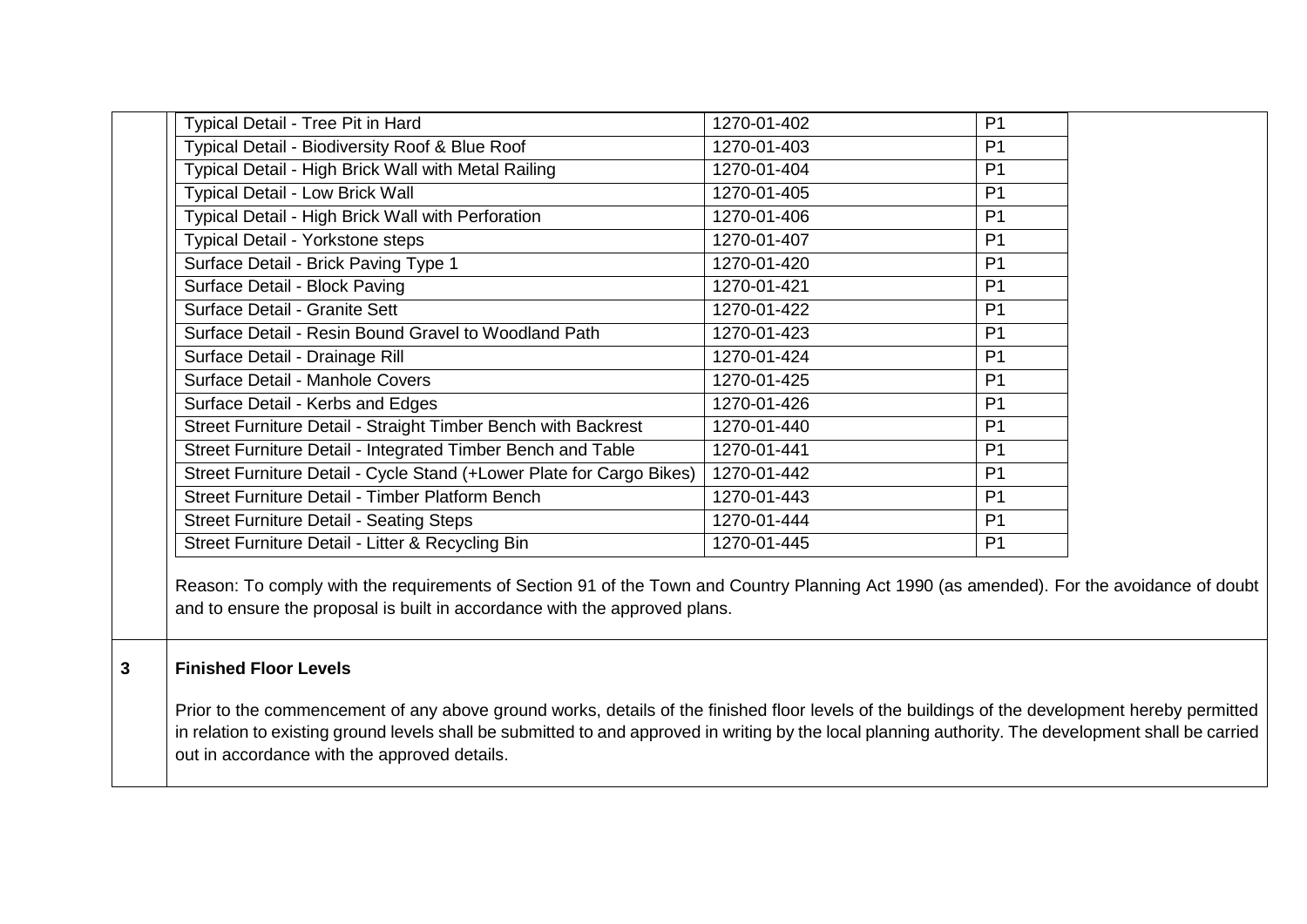Reason: To ensure that construction is carried out at a suitable level having regard to drainage, access, the appearance of the development, the amenities of neighbouring occupiers and existing trees, hedgerows and other landscaping, in accordance with Policies T 1, DM 9, DM 18 and DM 19 of the Local Plan Submission Version 2017 and with Policies DBE2, DBE3, DBE4, DBE9, LL11 and RP3 of the Adopted Local Plan and Alterations 2006.

**Design**

#### **4 H1 – Details/Samples of External Materials**

Prior to the commencement of development above slab level, detailed drawings and samples of all materials (or documentary and photographic details where samples are unavailable) to be used in the construction of the external surfaces of the development, including any external cladding and internal cladding that is decorative and visible externally, decorative fascia or panels, balustrades and glazing, hereby permitted, shall be submitted to and approved in writing by the Local Planning Authority. The development shall be carried out in accordance with the approved details / samples. Please do not send materials to the Civic Offices. Materials should be kept on site and arrangements made with the planning officer for inspection.

Detailed drawings and samples shall include:

- Principal features on the facades e.g. bay studies (1:50 @ appropriate paper size)
- Details of each envelope / roof type (1:20 @A3)
- Detailed brick elements including mortar joint profile (1:20 @A3)
- Details of glazing and curtain walling systems including any manifestation (1:20 @A3)
- Key junctions/bonds between materials/finishes (1:20 @A3)
- Ground floor frontages including entrances, glazing and signage zones, infill panels on plant rooms/bike stores etc, shopfronts or commercial/workspace frontages (1:50 @ appropriate paper size)
- Parapets, roof edges, rooftop plant screening, lift over runs etc (1:20 @A3)
- Elevational location of all joints e.g. structural, movement, panels (1:100 @ appropriate paper size)
- Elevational location of all openings in envelope e.g. ventilation grilles, bird & bat boxes (1:100 @ appropriate paper size)
- Elevational location of all items which are fixed to the façade e.g. fins/louvres, rainwater pipes, lighting, CCTV, alarms including any provision for cable runs boxes (1:100 @ appropriate paper size)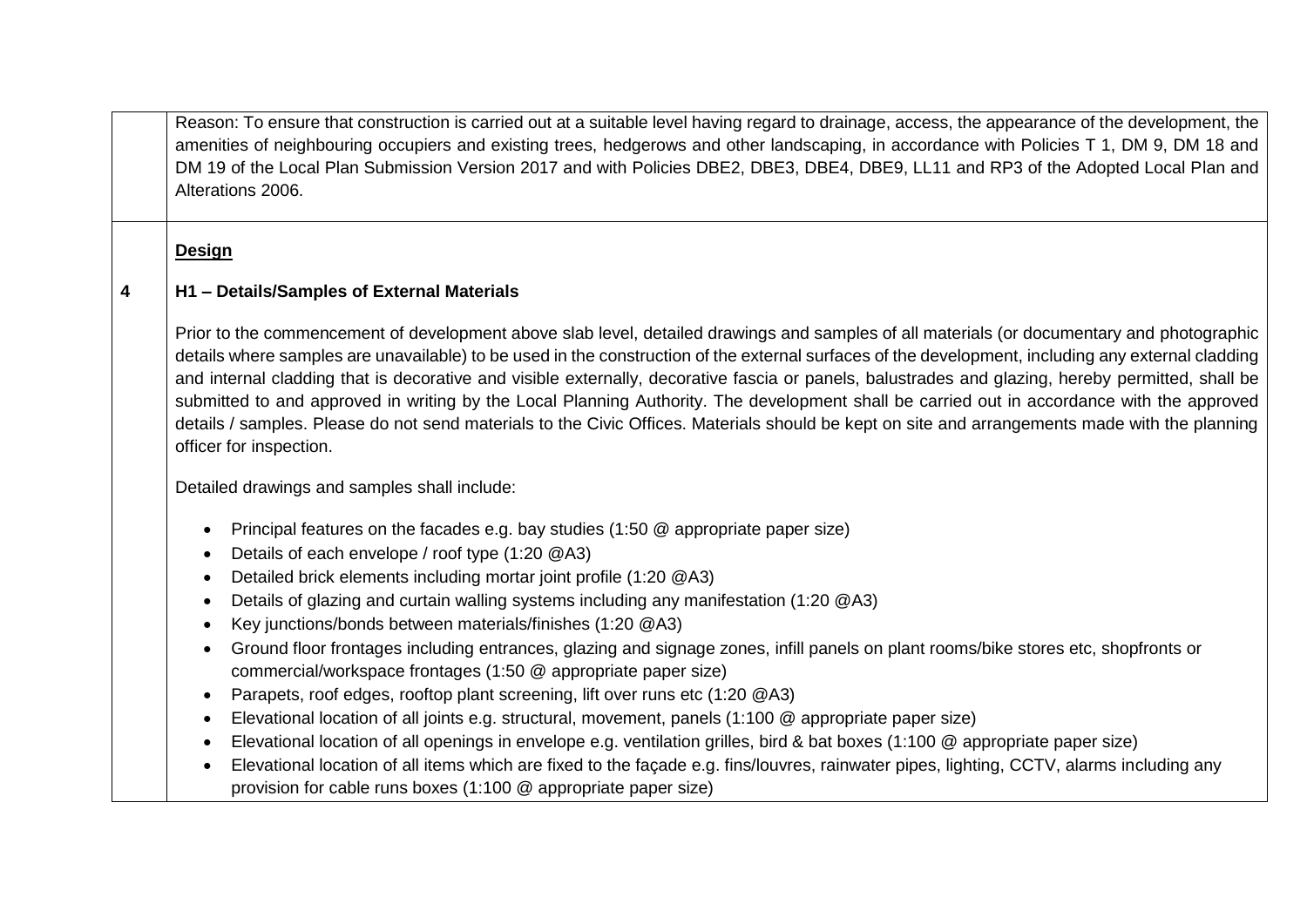| Head, jamb and sill details, including profiles, for typical openings and all ground floor entrances and doors to balconies / terraces (1:20 |  |
|----------------------------------------------------------------------------------------------------------------------------------------------|--|
| @A3)                                                                                                                                         |  |

- Details of key architectural metalwork / screens / gates (1:20 @A3)
- Details of balconies and terraces including floor finishes and screening (1:20 @A3)
- Balustrade details (1:20 @A3)
- Details of soffits and canopies (1:20 @A3)
- Details of external stairs (1:50 @A3)
- Junctions with neighbouring buildings (1:20 @A3)
- External signage details including elevations and sections (1:50 @A3) (excluding signage requiring separate advertisement consent)
- Details of green / brown roof system (1:20 @A3)
- Any other items not listed but bespoke to building requirement

Reason: To ensure a high quality design and satisfactory appearance to the development in the interests of visual amenity of the area, in accordance with policy DBE1 of the adopted Local Plan 1998 & 2006, and Policy DM9 of the Local Plan Submission Version 2017, and the NPPF 2021.

# **5 H2 – Materials**

The details of materials to be submitted pursuant to Condition 5 and to be used in the construction of the external surfaces of the development hereby permitted shall match (in colour, style, bonding & texture) those shown on plan numbers:

| Bay Elevations - Sheet 1             | EDS S1-CW-XX-RF-DR-A-0306 | P <sub>4</sub> |
|--------------------------------------|---------------------------|----------------|
| Bay Elevations - Sheet 2             | EDS S1-CW-XX-RF-DR-A-0307 | P4             |
| Bay Elevations - Sheet 3             | EDS S1-CW-XX-RF-DR-A-0308 | <b>P4</b>      |
| Bay Elevations - Sheet 4             | EDS S1-CW-XX-RF-DR-A-0309 | P <sub>4</sub> |
| Bay Elevations - Sheet 5             | EDS S1-CW-XX-RF-DR-A-0310 | P4             |
| Bay Elevations - Sheet 6             | EDS S1-CW-XX-RF-DR-A-0311 | P <sub>5</sub> |
| Bay Elevations - Sheet 7             | EDS S1-CW-S-XX-DR-A-0312  | P <sub>2</sub> |
| <b>Block A - Proposed Elevations</b> | EDS S1-CW-BA-XX-DR-A-0311 | <b>P4</b>      |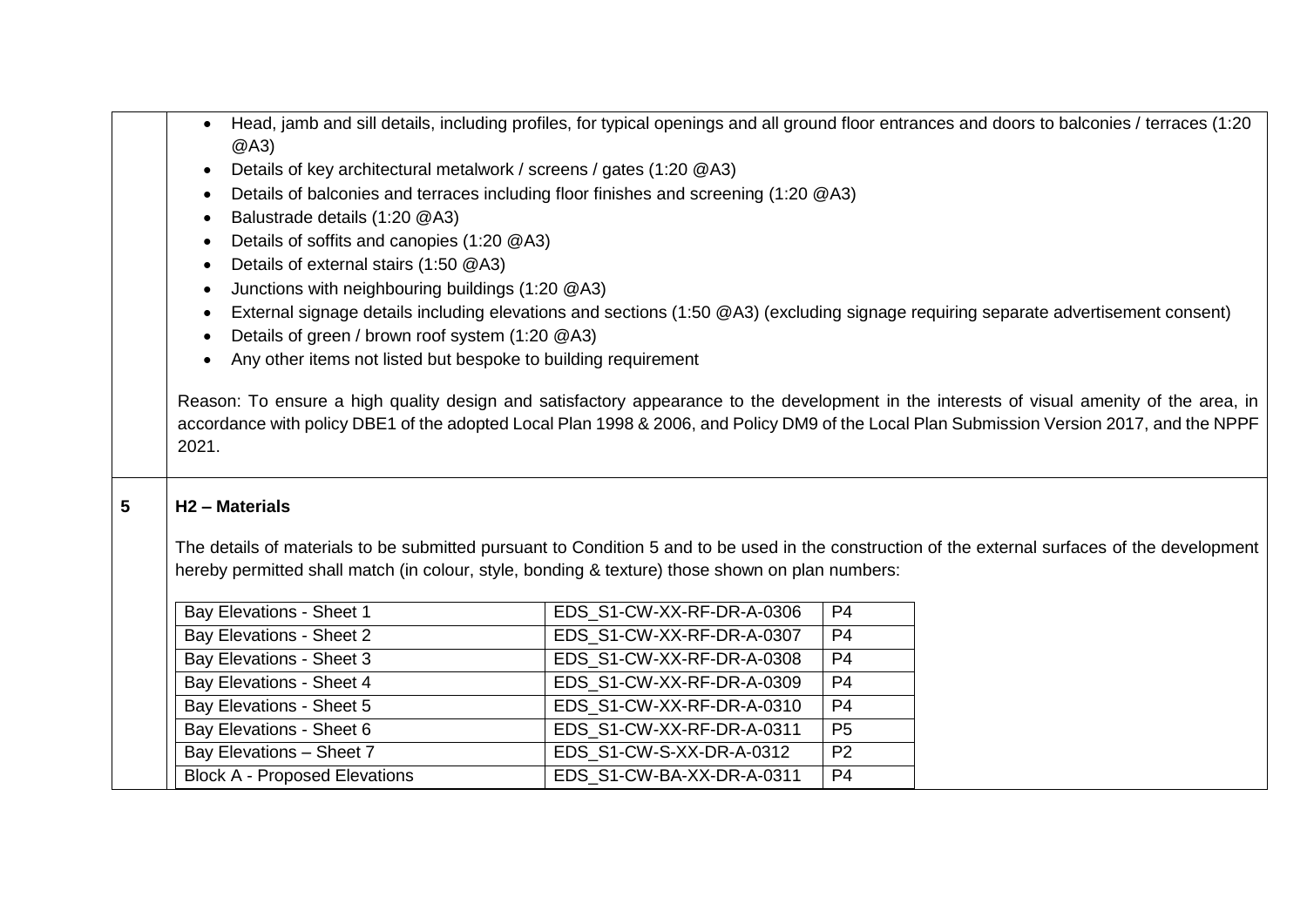| <b>Block B - Proposed Elevations Sheet 1</b>                                                                                                                                                                                                                                                                                                                                                                                                                                                                                                      | EDS_S1-CW-BB-XX-DR-A-0325  | P <sub>6</sub> |  |
|---------------------------------------------------------------------------------------------------------------------------------------------------------------------------------------------------------------------------------------------------------------------------------------------------------------------------------------------------------------------------------------------------------------------------------------------------------------------------------------------------------------------------------------------------|----------------------------|----------------|--|
| <b>Block B - Proposed Elevations Sheet 2</b>                                                                                                                                                                                                                                                                                                                                                                                                                                                                                                      | EDS_S1-CW-BB-XX-DR-A-0326  | P <sub>5</sub> |  |
| <b>Block B - Proposed Elevations Sheet 3</b>                                                                                                                                                                                                                                                                                                                                                                                                                                                                                                      | EDS_S1-CW-BB-XX-DR-A-0327  | <b>P4</b>      |  |
| <b>Block C - Proposed Elevations</b>                                                                                                                                                                                                                                                                                                                                                                                                                                                                                                              | EDS_S1-CW-BC-XX-DR-A-0332  | P <sub>5</sub> |  |
| <b>Block E - Proposed Elevations</b>                                                                                                                                                                                                                                                                                                                                                                                                                                                                                                              | EDS S1-CW-BE-XX-DR-A-0353  | P <sub>4</sub> |  |
| <b>Block F - Elevations Sheet 1</b>                                                                                                                                                                                                                                                                                                                                                                                                                                                                                                               | EDS_S1-CW-BF-XX-DR-A-0365  | P <sub>7</sub> |  |
| <b>Block F - Elevations Sheet 2</b>                                                                                                                                                                                                                                                                                                                                                                                                                                                                                                               | EDS S1-CW-BF-XX-DR-A-0366  | P <sub>6</sub> |  |
| <b>Block G - Proposed Elevations</b>                                                                                                                                                                                                                                                                                                                                                                                                                                                                                                              | EDS_S1-CW-BG-XX-DR-A-0371  | P <sub>8</sub> |  |
| Block H - Proposed Plans and Elevations                                                                                                                                                                                                                                                                                                                                                                                                                                                                                                           | EDS_S1-CW-BH-XX-DR-A-0380  | P <sub>4</sub> |  |
| Block I - Proposed Plans and Elevations                                                                                                                                                                                                                                                                                                                                                                                                                                                                                                           | EDS_S1-CW-BI-XX-DR-A-0390  | P <sub>3</sub> |  |
| Sub-Station - Proposed Plans and Elevations                                                                                                                                                                                                                                                                                                                                                                                                                                                                                                       | EDS_S1-CW-SS-XX-DR-A-03100 | P <sub>1</sub> |  |
| Bin Store - Proposed Plans and Elevations                                                                                                                                                                                                                                                                                                                                                                                                                                                                                                         | EDS S1-CW-S-XX-DR-A-03110  | P <sub>1</sub> |  |
| Reason: To ensure a satisfactory appearance in the interests of visual amenity of the area, in accordance with policy DBE10 of the adopted<br>Local Plan 1998 & 2006, and DM9 of the Local Plan Submission Version 2017, and the NPPF 2021.                                                                                                                                                                                                                                                                                                       |                            |                |  |
| Acoustic Glazing/Ventilation Performance of Block A                                                                                                                                                                                                                                                                                                                                                                                                                                                                                               |                            |                |  |
| The acoustic performance of the design and construction of the development should be agreed in writing with the Local Planning Authority. The<br>design and construction should provide the performance to provide reasonable resting/sleeping conditions with reference to British Standard<br>BS8233: 2014 – Guidance on Sound Insulation and Noise Reduction for buildings – Code of practice (or such other standard which may<br>supersede it from time to time).                                                                            |                            |                |  |
| All rooms within the development hereby approved shall be provided with sufficient double glazing and acoustically treated trickle ventilators, or<br>other means of ventilation that will provide adequate ventilation with the windows closed, to ensure that the occupiers are provided with reasonable<br>resting/sleeping conditions with reference to British Standard BS8233:2014 - Guidance on Sound Insulation and Noise Reduction for buildings<br>- Code of practice (or such other standard which may supersede it from time to time) |                            |                |  |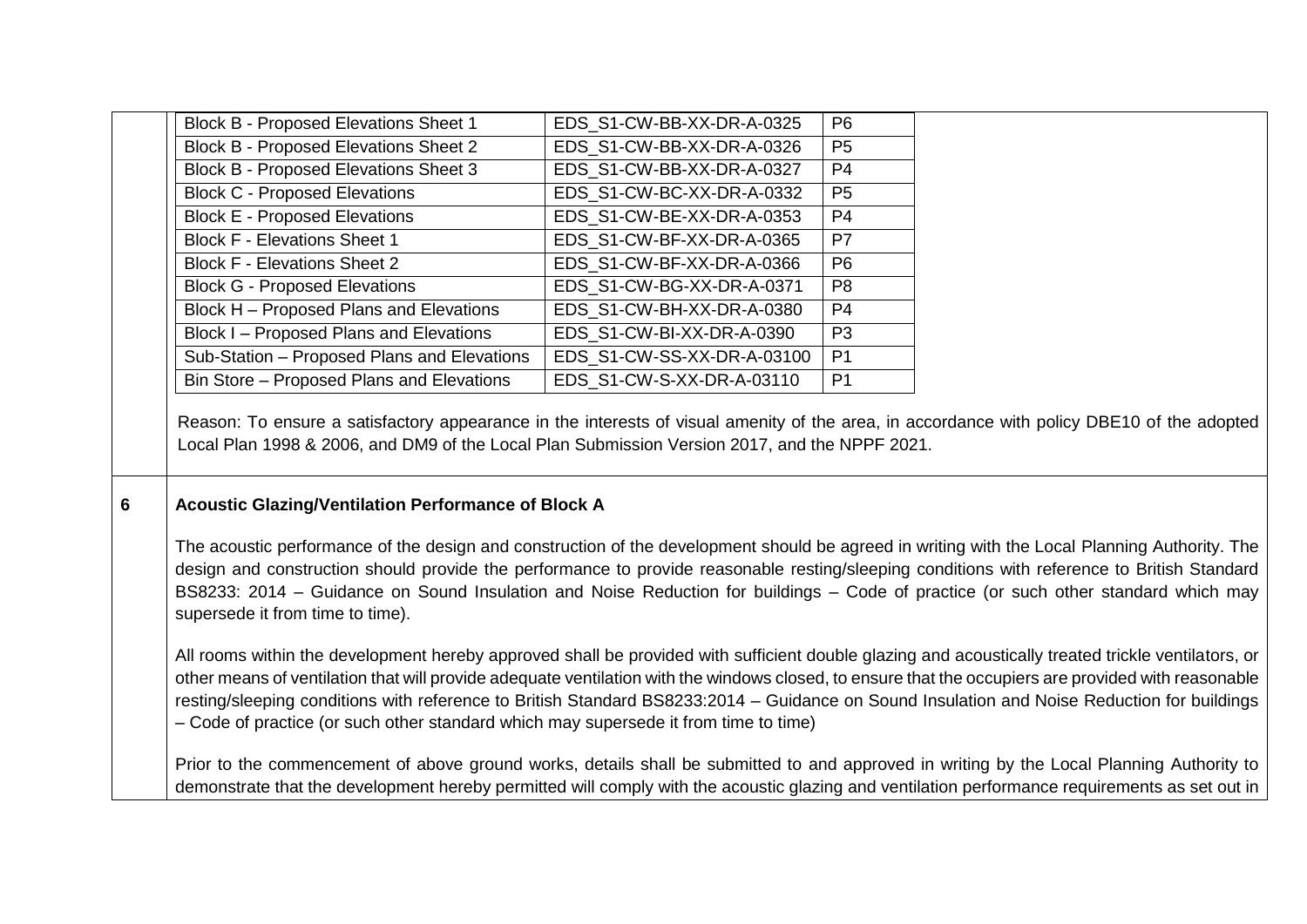the Noise Impact Assessment Technical Report: R8437-8 Rev 0 (24Acoustics: 30th March 2021) in order to achieve the required acoustic and ventilation performance.

The development shall be carried out in accordance with the approved details and all acoustic mitigation measures shall be implemented prior to the occupation of the development and thereafter permanently retained.

Reason: To ensure that the future occupiers are not affected by undue noise nuisance and disturbance in accordance with policies RP5A and DBE9 of the adopted Local Plan and Alterations, and policies DM9 & DM21 of the Local Plan Submission Version 2017, and the NPPF 2021.

#### **7 H3 – Boundary Treatment**

Prior to the commencement of any above ground works of the development herby permitted, a scale plan of not less than 1:100 indicating the position, design, materials and height and type of boundary treatment to be erected, shall be submitted to and approved in writing by the Local Planning Authority. This shall include details of the heights and species of boundary hedgerows to ensure that adequate screening is provided to future occupiers upon first occupation. The development shall be carried out in accordance with the approved details and retained in perpetuity.

Reason: To ensure the safe movement of vehicles between the highway and off-street parking areas and to ensure a satisfactory appearance of the development, in accordance with Local Plan and Alterations policies ST4 & DBE1 and Submission Version Local Plan (2017) policies T1 (paragraph F) & DM 9, all of which are consistent with the National Planning Policy Framework.

#### **8 External Lighting**

Details of any external lighting of the site shall be submitted to, and approved in writing by, the Local Planning Authority 6 months prior to the occupation of the development. This information shall include layout and elevation plans with beam orientation, light spill and a schedule of equipment to be installed (luminaire type, mounting height, aiming angles and luminaire profiles) and details of when all non-essential external lighting for the development shall be non-illuminated. The lighting shall be installed, maintained and operated in accordance with the approved details unless otherwise agreed in writing by the Local Planning Authority.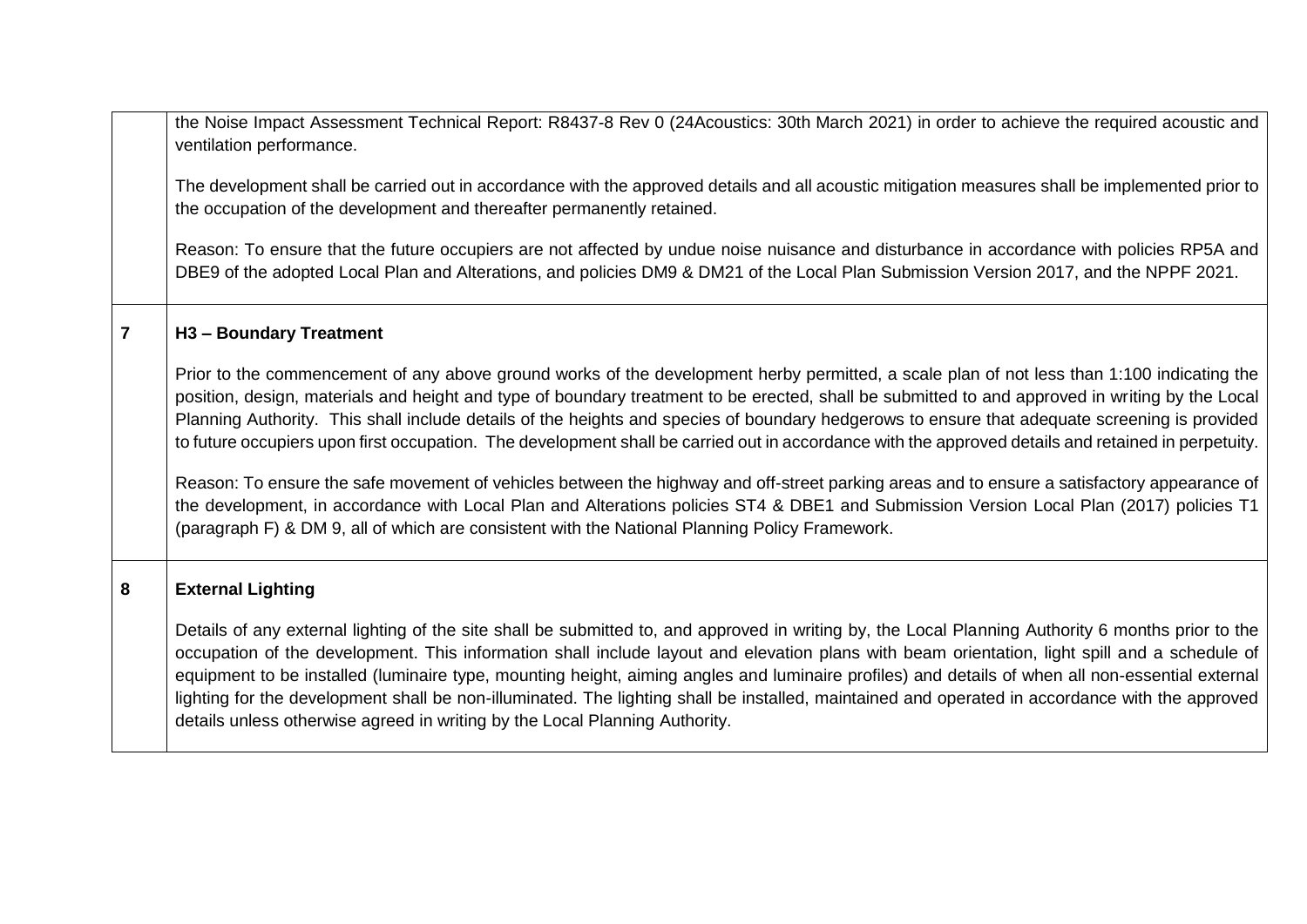Reason: To ensure that the use of the lighting does not cause undue nuisance and disturbance to neighbouring properties at unreasonable hours and in accordance with policies RP5A and DBE9 of the adopted Local Plan and Alterations, and policies DM9 & DM21 of the Local Plan Submission Version 2017, and the NPPF 2021.

#### **Soft/Hard Landscaping/Trees**

#### **9 C1 - Retention of Trees and Shrubs**

If any tree, shrub or hedge shown to be retained in the submitted Arboricultural Report 200660-PD-11 (TMA: March 2021) is removed, uprooted or destroyed, dies, or becomes severely damaged or diseased during development activities or within 3 years of the completion of the development, another tree, shrub or hedge of the same size and species shall be planted within 6 months or during the next planting season (whichever is the sooner) at the same place, unless the Local Planning Authority gives its written consent to any variation. If within a period of five years from the date of planting any replacement tree, shrub or hedge is removed, uprooted or destroyed, or dies or becomes seriously damaged or defective another tree, shrub or hedge of the same species and size as that originally planted shall, within 6 months or during the next planting season (whichever is the sooner), be planted at the same place.

Reason: To safeguard the amenity of the existing trees, shrubs or hedges and to ensure a satisfactory appearance to the development, in accordance with policies LL10 & LL11 of the adopted Local Plan 1998 & 2006, policies DM3 and DM5 of the Local Plan Submission Version 2017, the NPPF 2021, and Section 197 of the Town and Country Planning Act 1990 (as amended).

# **10 C3 - Hard and Soft Landscaping**

Prior to any above ground works, a scheme of hard and soft landscaping for the site, including details of materials, species and a planting schedule shall be submitted to and approved in writing by the Local Planning Authority. The hard landscaping details shall include:-

a) details of existing features to be retained;

b) proposed finished levels or contours;

c) hard surfacing materials;

d) means of enclosure;

e) car parking layouts;

f) other vehicle and pedestrian access and circulation areas;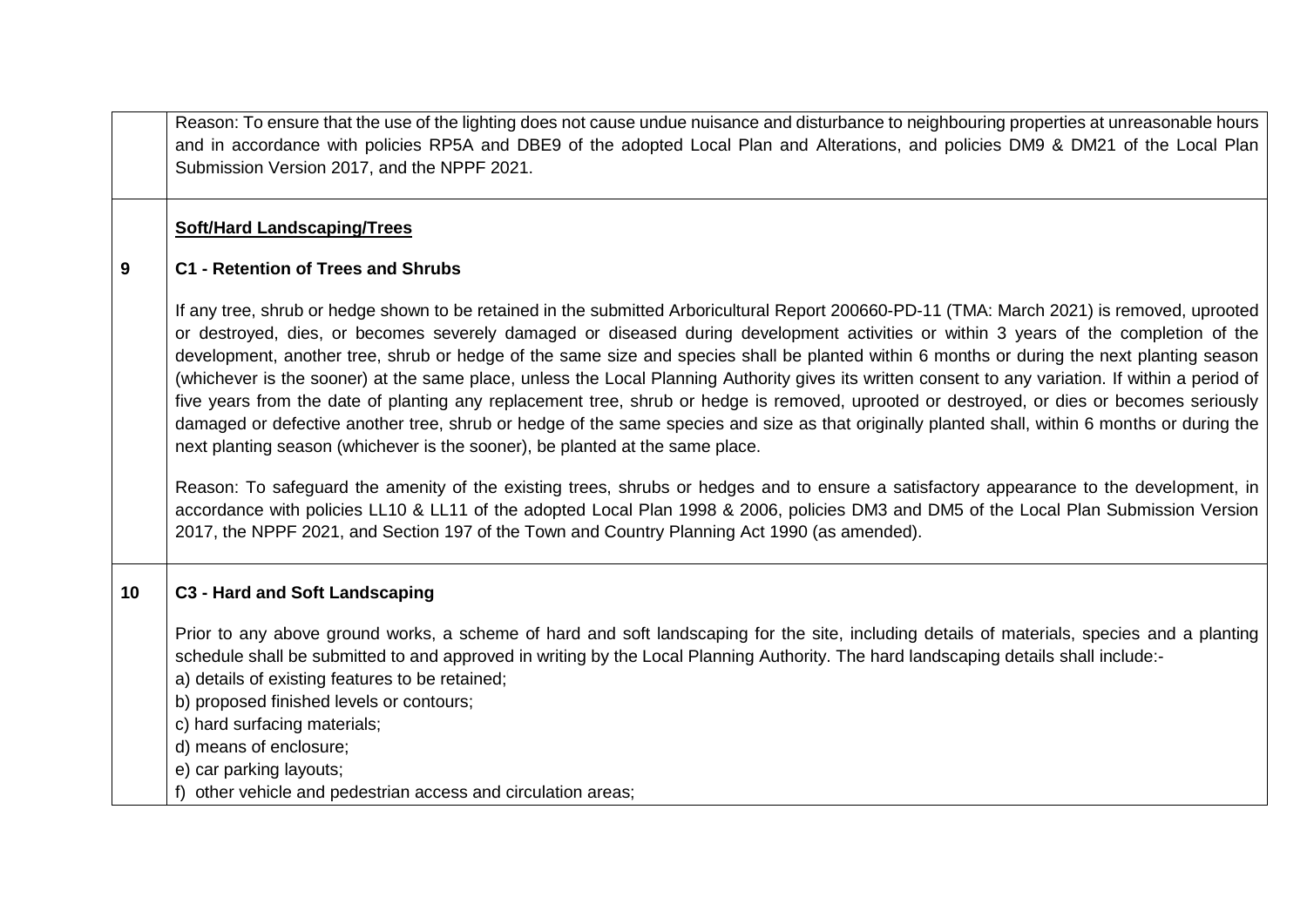|    | g) secure cycle storage facilities;                                                                                                                                                                                                                                                                                                                                                                                                                                                                                                                                                                                                                                                                                                                 |
|----|-----------------------------------------------------------------------------------------------------------------------------------------------------------------------------------------------------------------------------------------------------------------------------------------------------------------------------------------------------------------------------------------------------------------------------------------------------------------------------------------------------------------------------------------------------------------------------------------------------------------------------------------------------------------------------------------------------------------------------------------------------|
|    | h) refuse facilities;                                                                                                                                                                                                                                                                                                                                                                                                                                                                                                                                                                                                                                                                                                                               |
|    | i) other minor artefacts and structures, including furniture, play equipment, signs, functional services above and below ground (e.g. drainage,<br>power, communications cables, pipelines) including heating strips, indicating lines, manholes, supports etc.;<br>j) retained historic landscape features and proposals for restoration where relevant;                                                                                                                                                                                                                                                                                                                                                                                           |
|    | k) existing trees and hedgerows to be retained; .<br>I) soft landscaping details including plans for planting or establishment by any means and full written specifications and schedules of plants,<br>including species, plant sizes and proposed numbers /densities where appropriate;<br>m) tree/hedgerow removal;                                                                                                                                                                                                                                                                                                                                                                                                                              |
|    | n) tree planting including species, planting location, timing of planting, specification and maintenance;<br>o) tree protection measures;<br>p) programme of management of the soft planting;                                                                                                                                                                                                                                                                                                                                                                                                                                                                                                                                                       |
|    | All hard and soft landscape works shall be carried out in accordance with the approved details. The works shall be carried out prior to the<br>occupation of the building or completion of the development, whichever is the sooner. If any plants which within a period of 5 years from the<br>completion of the development die, are removed or become seriously damaged or diseased, shall be replaced in the next planting season with<br>others of similar size and species unless the Local Planning Authority gives written consent to any variation.                                                                                                                                                                                        |
|    | Reason: To secure the provision and retention of the landscaping in the interests of the visual amenity of the area in accordance with policies<br>CP2 & LL11 of the adopted Local Plan 1998 & 2006, policies DM3 and DM5 of the Local Plan Submission Version 2017, the NPPF 2021, and<br>Section 197 of the Town and Country Planning Act 1990 (as amended).                                                                                                                                                                                                                                                                                                                                                                                      |
| 11 | <b>Soft Landscape</b>                                                                                                                                                                                                                                                                                                                                                                                                                                                                                                                                                                                                                                                                                                                               |
|    | Soft landscape works pursuant to Condition 11 shall comply with the approved planting plans (1270-05-201 P3 and 1270-05-202 P3) and include<br>planting plans; written specifications (including cultivation and other operations associated with plant and grass establishment); schedules of<br>plants, noting species, plant sizes and proposed numbers/densities where appropriate; implementation programme. All planting, seeding or turfing<br>comprised in the approved details of landscaping shall be carried out in the first planting and seeding seasons following the occupation of the<br>buildings or the completion of the development, whichever is the sooner; and any trees or plants which within a period of 5 years from the |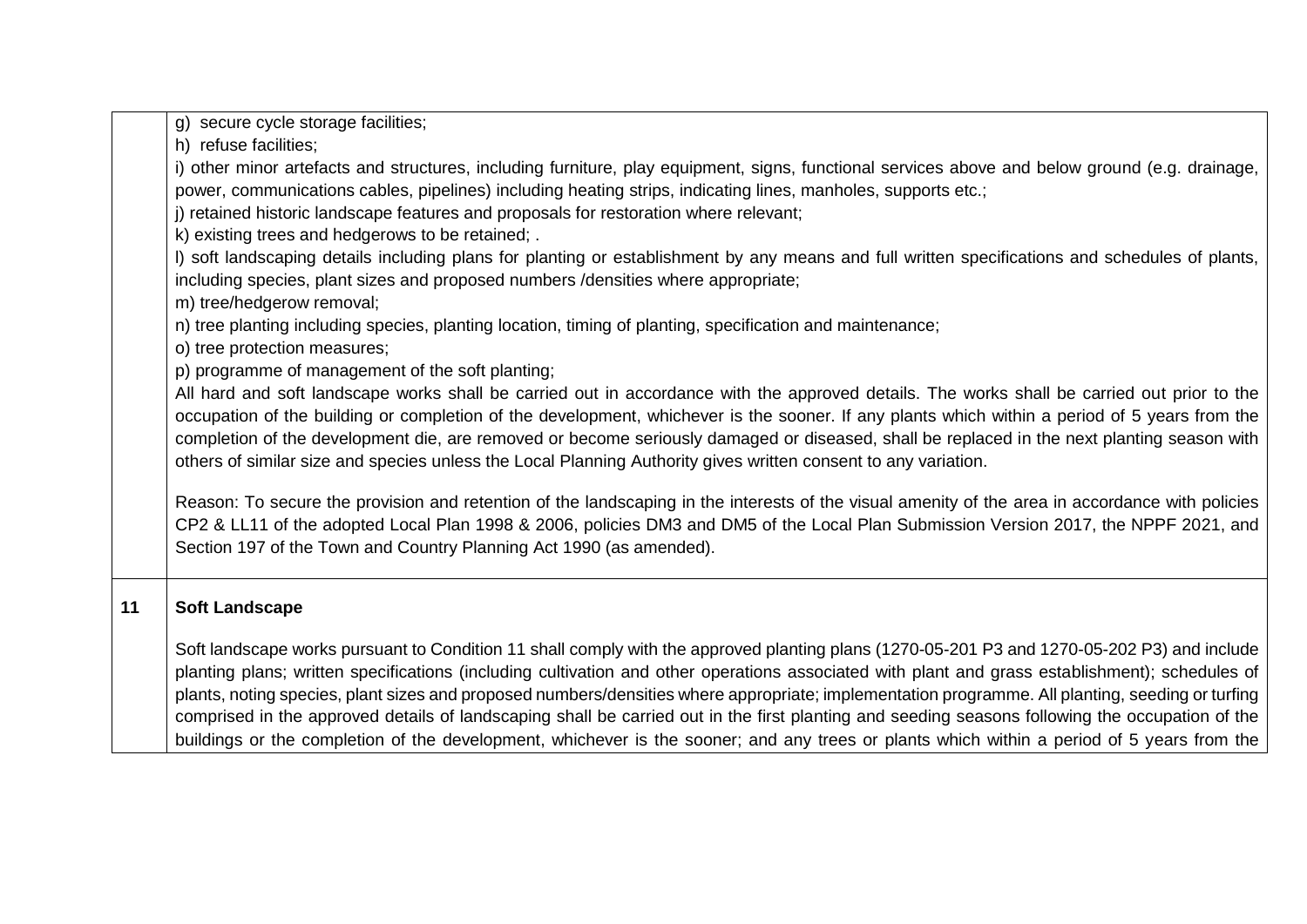|         | completion of the development die, are removed or become seriously damaged or diseased shall be replaced in the next planting season with<br>others of similar size and species, unless the local planning authority gives written approval to any variation.                                                                                                                        |
|---------|--------------------------------------------------------------------------------------------------------------------------------------------------------------------------------------------------------------------------------------------------------------------------------------------------------------------------------------------------------------------------------------|
|         | Reason: To ensure a satisfactory appearance to the development and landscape treatment of the site. To safeguard the visual character of the<br>immediate area in accordance with Policies DM 3, DM 5 and DM 9 of the Local Plan Submission Version and with LL10 and LL11 of the Adopted<br>Local Plan and Alterations 2006, and the NPPF 2021.                                     |
| $12 \,$ | <b>C6 - Tree Protection Measures</b>                                                                                                                                                                                                                                                                                                                                                 |
|         | The development hereby permitted shall proceed in accordance with the terms of the Arboricultural Report 200660-PD-11 (TMA: March 2021).<br>Its implementation shall include the supervision of the tree protection during the demolition and construction phases by an Arboricultural<br>Consultant (provided by the applicant with the agreement of the Local Planning Authority). |
|         | Reason: To protect existing trees during the construction works in order to ensure that the character and amenity of the area are not impaired, in<br>accordance with Policies DM 3, DM 5 and DM 9 of the Local Plan Submission Version and with LL10 and LL11 of the Adopted Local Plan and<br>Alterations 2006.                                                                    |
| 13      | <b>Construction Environmental Management Plan (CEMP)</b>                                                                                                                                                                                                                                                                                                                             |
|         | Prior to the commencement of the development hereby permitted (including ground works, vegetation clearance), a construction environmental<br>management plan (CEMP: Biodiversity) shall be submitted to and approved in writing by the local planning authority. The CEMP (Biodiversity)<br>shall include the following.                                                            |
|         | (a) Risk assessment of potentially damaging construction activities.<br>(b) Identification of ""biodiversity protection zones"".                                                                                                                                                                                                                                                     |
|         | (c) Practical measures (both physical measures and sensitive working practices) to avoid or reduce impacts during construction (may be provided<br>as a set of method statements).                                                                                                                                                                                                   |
|         | (d) Measures to protect badgers from being trapped in open excavations and/or pipe culverts.                                                                                                                                                                                                                                                                                         |
|         | (e) The location and timings of sensitive works to avoid harm to biodiversity features.<br>(f) The times during which construction when specialist ecologists need to be present on site to oversee works.                                                                                                                                                                           |
|         | (g) Responsible persons and lines of communication.                                                                                                                                                                                                                                                                                                                                  |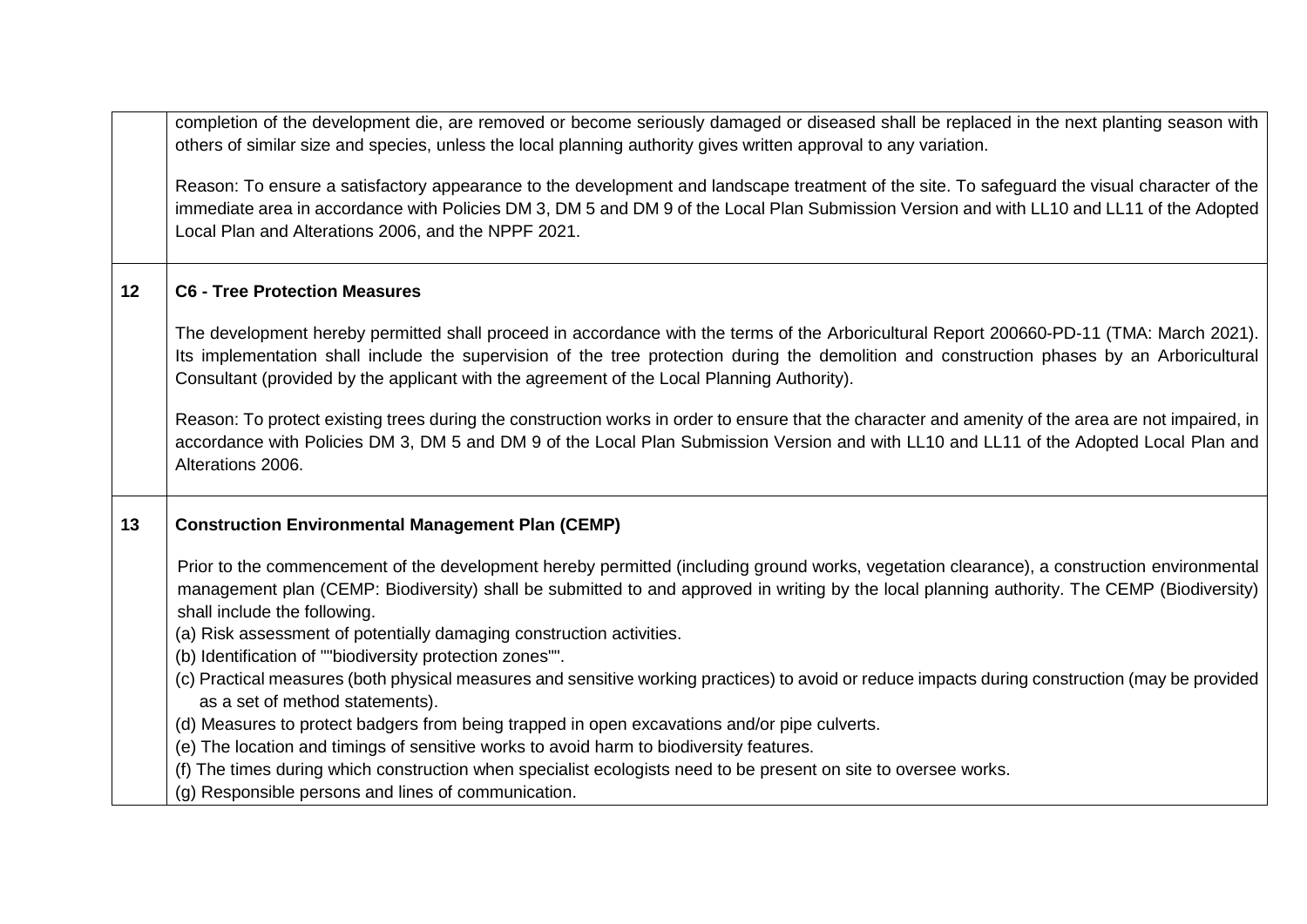|    | (h) The role and responsibilities on site of an ecological clerk of works (ECoW) or similarly                                                                                                                                                         |
|----|-------------------------------------------------------------------------------------------------------------------------------------------------------------------------------------------------------------------------------------------------------|
|    | competent person.                                                                                                                                                                                                                                     |
|    | (i) Use of protective fences, exclusion barriers and warning signs.                                                                                                                                                                                   |
|    | The approved CEMP shall be adhered to and implemented throughout the construction period strictly in accordance with the approved details,                                                                                                            |
|    | unless otherwise agreed in writing by the local planning authority.                                                                                                                                                                                   |
|    |                                                                                                                                                                                                                                                       |
|    | Reason: To avoid or mitigate the effects of the construction of the development on ecological receptors, in accordance with Policies DM 3, DM 5                                                                                                       |
|    | and DM 9 of the Local Plan Submission Version and with LL10 and LL11 of the Adopted Local Plan and Alterations 2006.                                                                                                                                  |
|    |                                                                                                                                                                                                                                                       |
|    |                                                                                                                                                                                                                                                       |
|    |                                                                                                                                                                                                                                                       |
| 14 | <b>Landscape and Ecological Management Plan (LEMP)</b>                                                                                                                                                                                                |
|    | Prior to the first occupation of the development, a landscape and ecological management plan (LEMP) shall be submitted to, and approved in                                                                                                            |
|    | writing by, the local planning authority. The content of the LEMP shall include the following.                                                                                                                                                        |
|    |                                                                                                                                                                                                                                                       |
|    | (a) Description and evaluation of features to be managed.                                                                                                                                                                                             |
|    | (b) Ecological trends and constraints on site that might influence management.                                                                                                                                                                        |
|    | (c) Aims and objectives of management.                                                                                                                                                                                                                |
|    | (d) Appropriate management options for achieving aims and objectives. The management plan shall include the long-term design objectives and<br>management responsibilities and funding for all landscaped areas including Green Infrastructure assets |
|    | (e) Prescriptions for management actions.                                                                                                                                                                                                             |
|    | (f) Prescription of a work schedule (including an annual work plan capable of being rolled forward over a five-year period).                                                                                                                          |
|    | (g) Details of the body or organisation responsible for implementation of the plan.                                                                                                                                                                   |
|    | (h) Ongoing monitoring and remedial measures.                                                                                                                                                                                                         |
|    | The LEMP shall also include details of the legal and funding mechanism(s) by which the long-term implementation of the plan will be secured by                                                                                                        |
|    | the developer with the management body(ies) responsible for its delivery. The plan shall also set out (where the results from monitoring show                                                                                                         |
|    | that conservation aims and objectives of the LEMP are not being met) contingencies and/or remedial action will be identified, agreed and                                                                                                              |
|    | implemented so that the development still delivers the fully functioning biodiversity objectives of the originally approved scheme. The maintenance                                                                                                   |
|    | schedule shall be for a minimum period of 5 years and include details of the arrangements for its implementation. The development shall be                                                                                                            |
|    | carried out in accordance with the approved schedule. The management plan & maintenance schedule shall be carried out in accordance with                                                                                                              |
|    |                                                                                                                                                                                                                                                       |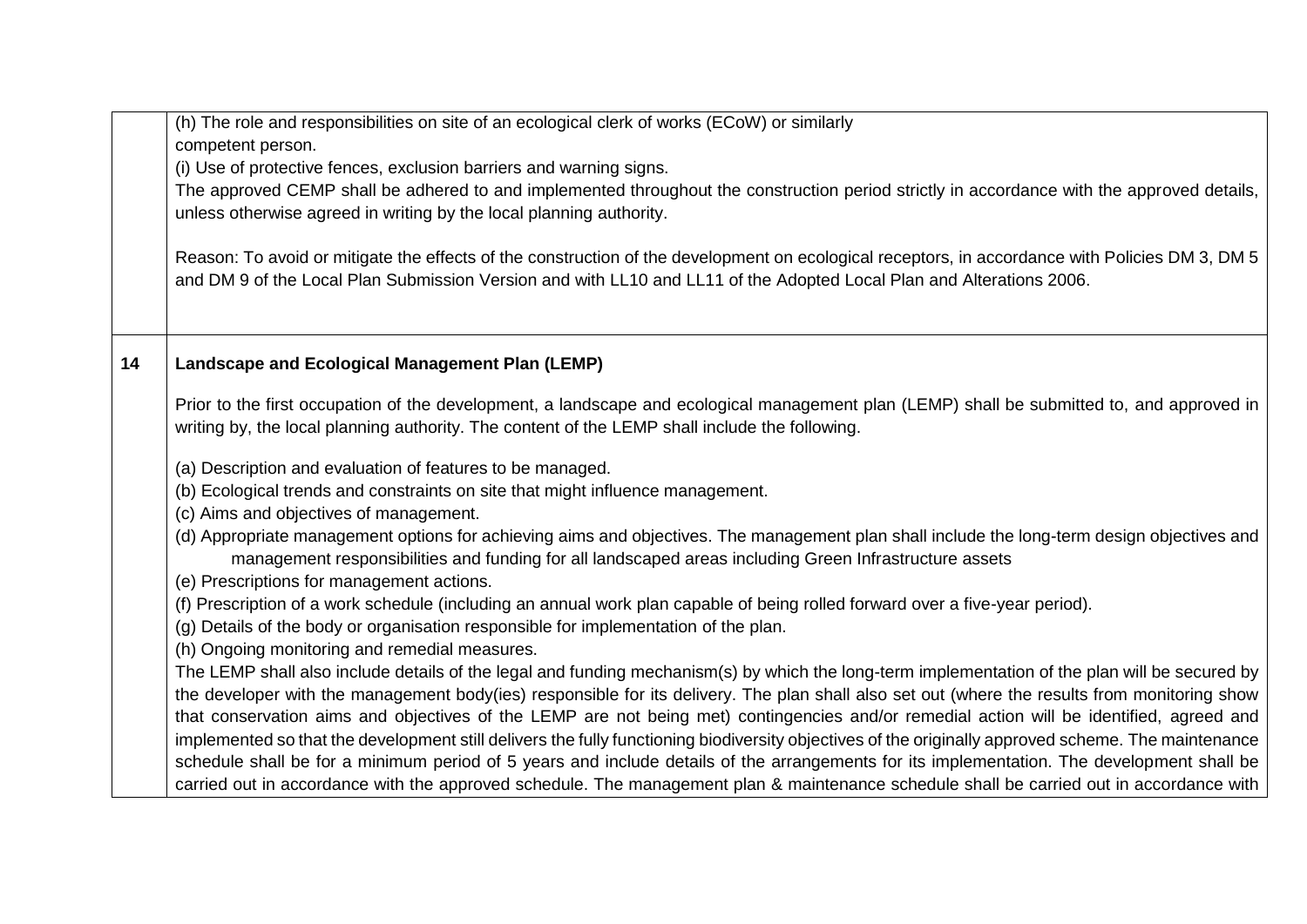the approved details. The works shall be carried out prior to the occupation of the building or completion of the development, whichever is the sooner.

Reason: To allow the LPA to discharge its duties under the Conservation of Habitats and Species Regulations 2017 (as amended), the Wildlife & Countryside Act 1981 as amended and s40 of the NERC Act 2006 (Priority habitats & species). To ensure habitat enhancement within the landscape of the development, in accordance with Policies DM 1, DM 3, DM 5 and DM 9 of the Local Plan Submission Version and with LL7, LL10 and LL11 of the Adopted Local Plan and Alterations 2006, the NPPF 2021 and Section 197 of the Town and Country Planning Act 1990 (as amended).

**Transport**

#### **15 Vehicle Turning Areas**

Prior to the commencement of above ground works, site layout plans that accord with the details shown on the St John's-Proposed Site Layout Alterations Sketch shall be submitted to and approved in writing by the Local Planning Authority. The site layout plans shall include; raised table introduced to prioritise pedestrian movement between Blocks B and C; material change/demarcation proposed and large tree removed to prioritise pedestrian movement adjacent to Block E; and proposed demarcation to indicate pedestrian route at Block G. Prior to the first occupation of the development the vehicle/cycle parking and turning areas as indicated on the approved plans (and in accordance with the approved details pursuant to this condition) shall be implemented, hard surfaced, sealed and marked out. The parking and turning areas shall be retained in perpetuity for their intended purpose.

Reason: To ensure that appropriate parking and turning is provided, in accordance with Policy T 1 of the Local Plan Submission Version 2017 and with Policy ST4 of the Adopted Local Plan and Alterations 2006.

#### **16 Delivery and Servicing Plan**

Prior to the commencement of any above ground works for the development hereby permitted, a highways management plan shall be submitted to and approved in writing by the Local Planning Authority. The highways management plan shall include the management responsibilities and maintenance schedule for the private access road; the on-site car and cycle parking; electric vehicle charging points; servicing, loading and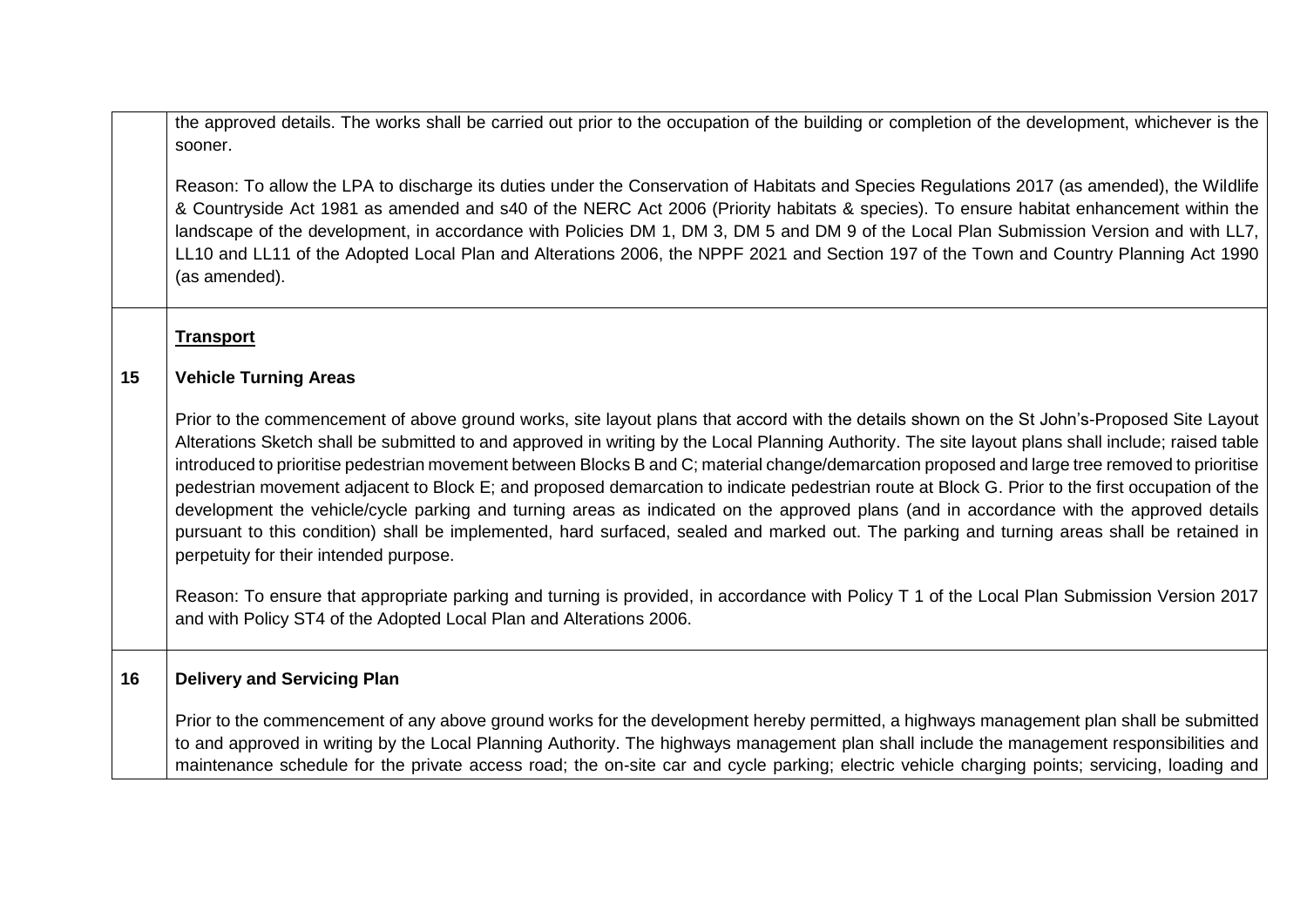unloading, turning and waiting areas. The management plan shall be carried out in accordance with the approved details and its requirements adhered to thereafter.

Reason: In the interest of highways and pedestrian safety and the character and appearance of the development, in accordance with Policies T 1 and DM 9 of the Local Plan Submission Version and with Policies DBE1, DBE4 and ST4 of the Adopted Local Plan and Alterations 2006.

#### **17 Construction Management Plan**

Prior to the commencement of development hereby permitted, a Construction Management/Method Plan and Statement with respect to the construction phase of the development shall be submitted to and approved in writing by the local planning authority. Development works shall be undertaken in accordance with the approved Construction Management/Method Statement. The details shall include:

- a) Construction vehicle numbers, type and routing;
- b) Traffic management requirements, including crossing the public highway and other rights of way;
- c) Vehicle parking for site operatives and visitors (inclusive of travel plan measures to ensure town centre visitor parking isn't utilised for contractors);
- d) Loading/unloading and storage of plant and materials used in constructing the development;
- e) Construction and storage compound areas;
- f) The erection and maintenance of security hoarding;
- g) Siting and details of wheel washing facilities including location of petrol/oil interceptors in all car parking/washing/ repair facilities;
- h) Frequency and method of cleaning of site entrances, site tracks and the adjacent public highway;
- i) Minimisation of dust emissions arising from construction activities on site and any temporary access to the public highway;
- j) Details of the responsible person (site manager/office) who can be contacted; and
- k) A scheme of recycling/disposing of waste resulting from demolition and construction works.

Reason: In the interest of highways and pedestrian safety and the character and appearance of the development. To prevent oil-polluted discharges entering local watercourses. To ensure satisfactory provision in relation to adjoining properties and circulation within the site, in accordance with Policies T 1 and DM 9 of the Local Plan Submission Version and with Policies DBE1, DBE4 and ST4 of the Adopted Local Plan and Alterations 2006.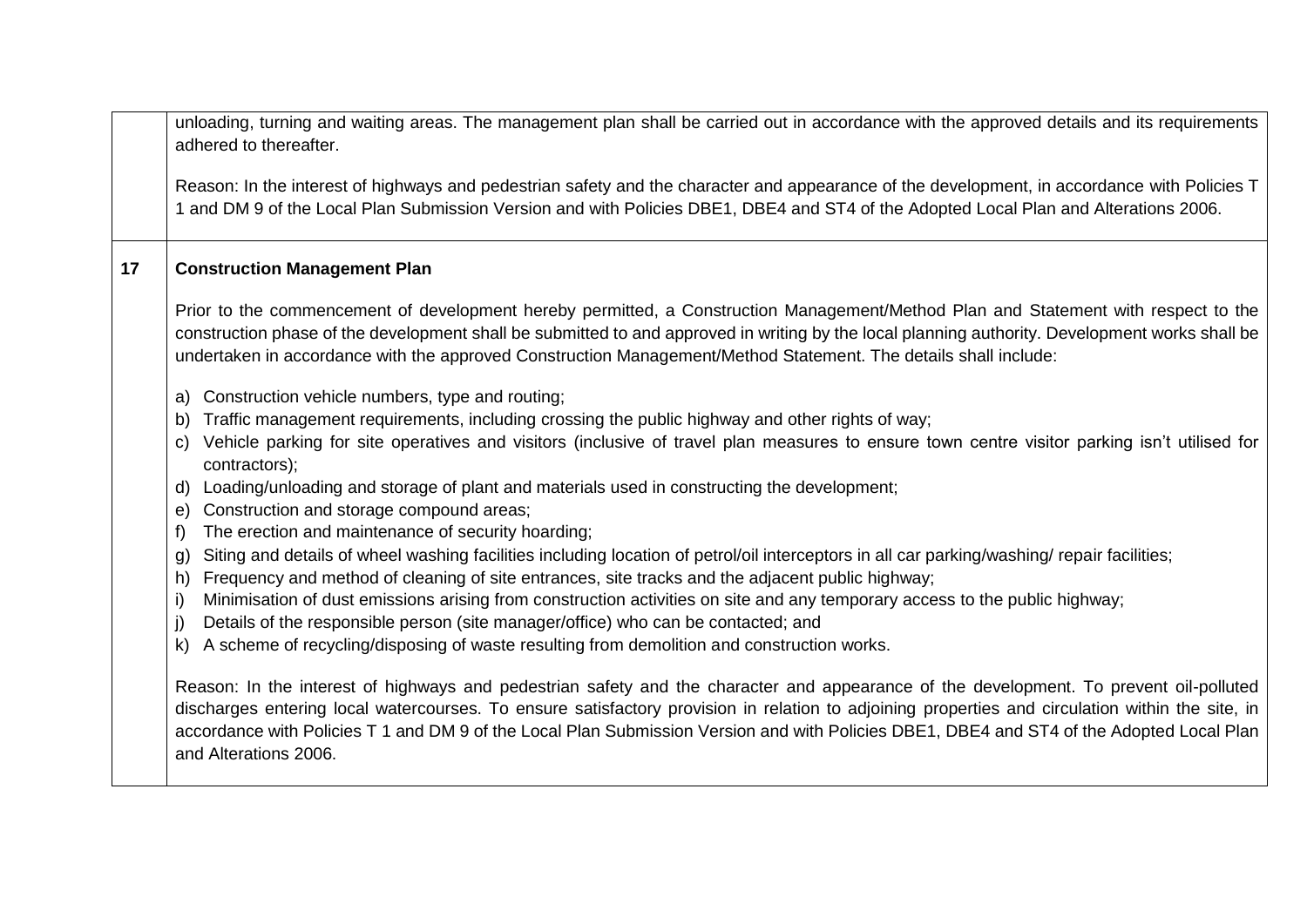| 18 | <b>Vehicle Wheel Washing</b>                                                                                                                                                                                                                                                                                                                                                                                     |
|----|------------------------------------------------------------------------------------------------------------------------------------------------------------------------------------------------------------------------------------------------------------------------------------------------------------------------------------------------------------------------------------------------------------------|
|    | Wheel washing or other cleaning facilities for vehicles leaving the site during construction works shall be installed and utilised to clean vehicles<br>immediately before leaving the site. Any mud or other material deposited on nearby roads as a result of the development shall be removed.                                                                                                                |
|    | Reason: To avoid the deposit of material on the public highway in the interests of highway safety, in accordance with policy ST4 of the adopted<br>Local Plan 1998 & 2006, Policy T1 of the Local Plan Submission Version 2017, and the NPPF 2021                                                                                                                                                                |
| 19 | <b>Swept Path Analysis</b>                                                                                                                                                                                                                                                                                                                                                                                       |
|    | Prior to commencement of the development hereby permitted, swept path assessments for the specified phase of development shall be submitted<br>to and approved in writing by the Local Planning Authority and shall include the following:                                                                                                                                                                       |
|    | a) Large car accessing car parking spaces to demonstrate that they can be safely entered and departed from. This should be demonstrated for<br>the car parking spaces that are in corners and for one midway in a row. This will be necessary for any public or employment car parks;                                                                                                                            |
|    | b) Swept path assessment for a fire tender manoeuvring within the site to demonstrate that a fire tender can safely manoeuvre within to access<br>all units;                                                                                                                                                                                                                                                     |
|    | c) Swept path assessment for a refuse vehicle to demonstrate that refuse collection and servicing can take place to serve the development site;                                                                                                                                                                                                                                                                  |
|    | d) Swept path assessments for servicing and delivery vehicles for any commercial land uses to demonstrate that servicing and deliveries can be<br>accommodated to serve the development site and within the respective land use sites. Thereafter, the development, or the specified phase(s) of<br>the development (whichever is the sooner) shall only be carried out in accordance with the approved details. |
|    | Reason: In order to protect highway safety and the amenity of other users of the public highway and rights of way, in accordance with Policy T 1<br>of the Local Plan Submission Version 2017 and with Policy ST4 of the Adopted Local Plan and Alterations 2006.                                                                                                                                                |
| 20 | <b>Sustainability</b>                                                                                                                                                                                                                                                                                                                                                                                            |

 $\blacksquare$ 

┱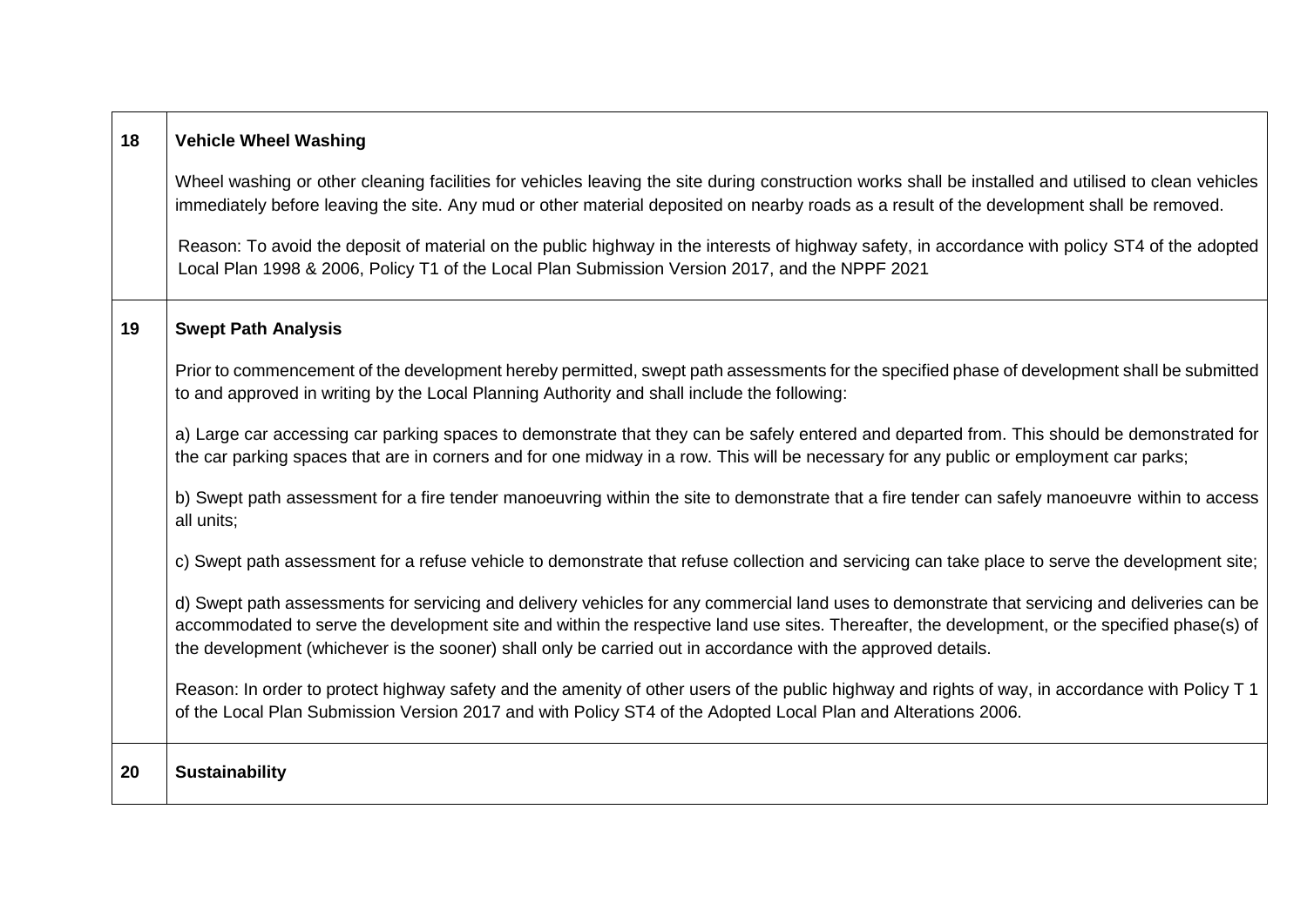Prior to the commencement of any above ground works for the development hereby permitted, a method statement that demonstrates the way in which the development will meet the minimum sustainability levels and standards as set out in the Energy Strategy Report (Elementa: March 2021) and Sustainability Statement (Elementa: March 2021) shall be submitted to and agreed in writing by the Local Planning Authority. The details shall include both passive and active sustainability measures to be incorporated into the built fabric of the development and those measures to be carried out during the construction phase of development. The development shall be carried out in accordance with the approved details.

Reason: In the interest of delivering positive sustainability and environmental benefits. To support the move towards a low carbon economy, in accordance with the National Planning Policy Framework and Policies DM 20 of the Local Plan Submission Version and with Policy CP8 of the Adopted Local Plan and Alterations 2006.

#### **21 I1 - Sustainable water use**

Prior to first occupation of the development or its completion, whichever is the sooner, details of measures to be incorporated within the development to ensure a water efficiency standard of 110 litres (or less) per person per day shall be submitted to and agreed in writing by the Local Planning Authority. The development shall be carried out in accordance with the approved details.

Reason: The District is classed as being in an area of severe water stress and the reduction of water use is therefore required in the interests of sustainability and in accordance with policy CP2 of the adopted Local Plan 2998 & 2006, Policy DM19 of the Local Plan Submission Version 2017, and the NPPF 2021.

#### **22 Flood Risk and Drainage**

No development hereby approved (except demolition and enabling works) shall take place until a detailed surface water drainage scheme has been submitted to, and approved in writing by, the local planning authority. The surface water drainage system will be based on the submitted flood risk assessment (Flood Risk Assessment, Ref 2778-MHT-CV-RP-0001, 26<sup>th</sup> March 2021, P01) and the Drainage Strategy indicated on drawing nos. '2778-MHT-C-SK017, Revision I04' and '2778-MHT-C-SK018'. Further information required at the detailed design stage must include but not be limited to the following: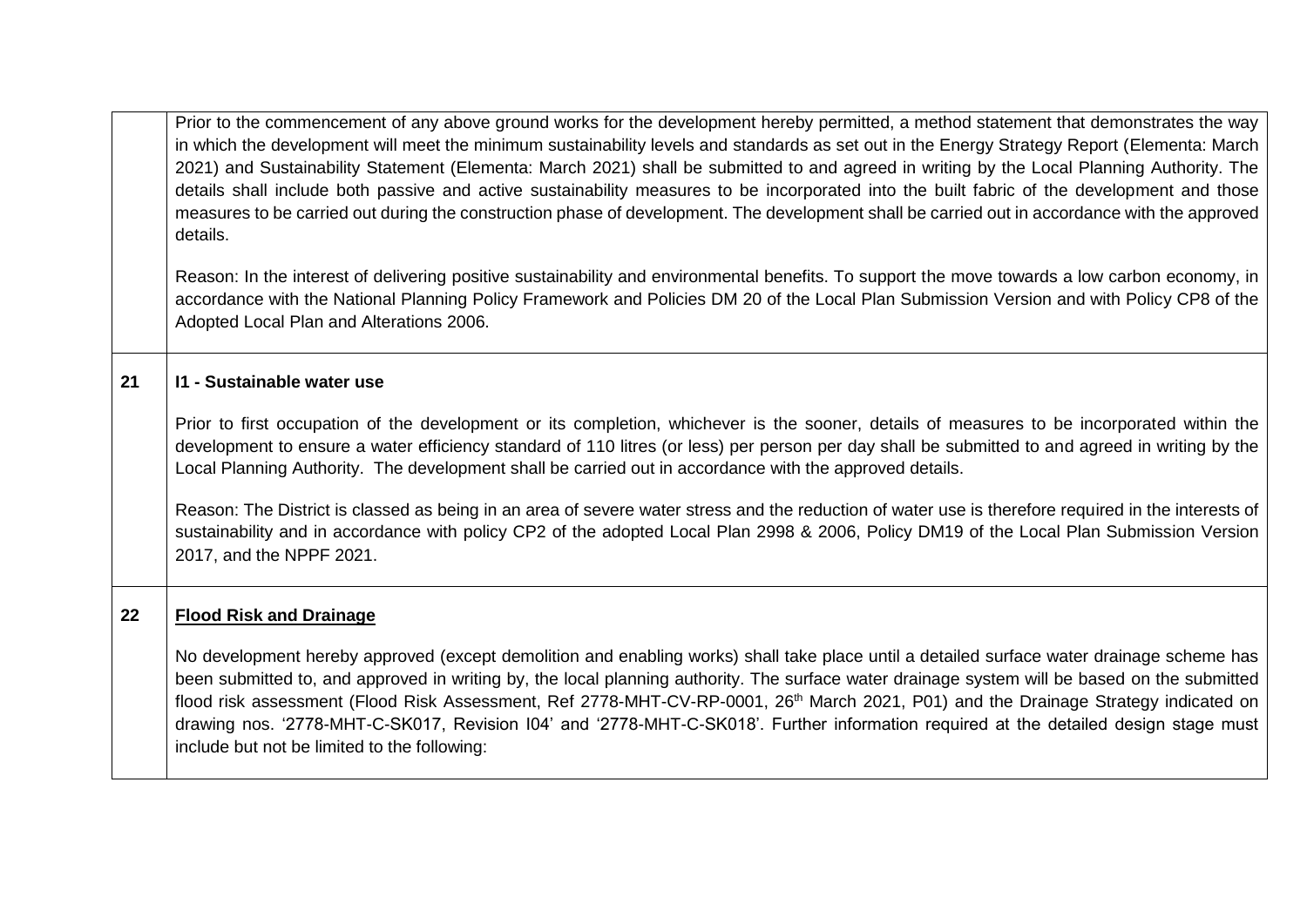|    | Limiting discharge rates to 4.4/s for all storm events up to and including the 1 in 100 year rate plus 40% allowance for climate change.<br>$\bullet$<br>All relevant permissions to discharge from the site into any outfall should be demonstrated                                                                                                                     |
|----|--------------------------------------------------------------------------------------------------------------------------------------------------------------------------------------------------------------------------------------------------------------------------------------------------------------------------------------------------------------------------|
|    | Final modelling and calculations for the surface water drainage system demonstrating how all areas of the development are attenuated<br>for all storms up to and including the 1 in 100 year plus 40% climate change.                                                                                                                                                    |
|    | Inclusion of an improvement on water quality elements of the design with strong consideration given to a larger area of permeable paving<br>and rain gardens across the site.                                                                                                                                                                                            |
|    | Detailed engineering/construction drawings for the drainage system.<br>$\bullet$                                                                                                                                                                                                                                                                                         |
|    | Detailed drainage plan, inclusive of any manholes, piping (including dimensions), storage/conveyance features and any discharge points.<br>A plan detailing exceedance routes                                                                                                                                                                                            |
|    | A written report summarising the final strategy and highlighting any minor changes to the approved strategy                                                                                                                                                                                                                                                              |
|    | Reason: To prevent an increased risk of flooding and to prevent the pollution of the water environment, in accordance with policies RP3, RP5<br>and U3B of the adopted Local Plan 1998 & 2006, Policies DM16, DM18 and DM19 of the Local Plan Submission Version 2017, and the NPPF<br>2021.                                                                             |
| 23 | <b>Drainage Maintenance 1</b>                                                                                                                                                                                                                                                                                                                                            |
|    | Prior to occupation of the development hereby permitted, a maintenance plan detailing the maintenance arrangements including who is<br>responsible for different elements of the surface water drainage system and the maintenance activities/frequencies shall be submitted to and<br>agreed in writing, by the Local Planning Authority.                               |
|    | Reason To ensure appropriate maintenance arrangements are put in place to enable the surface water drainage system to function as intended<br>to ensure mitigation against flood risk, in accordance with policies RP3, RP5 and U3B of the adopted Local Plan 1998 & 2006, Policies DM16,<br>DM18 and DM19 of the Local Plan Submission Version 2017, and the NPPF 2021. |
|    |                                                                                                                                                                                                                                                                                                                                                                          |
| 24 | <b>Ecology</b>                                                                                                                                                                                                                                                                                                                                                           |
|    | The development hereby permitted shall be carried out in accordance with the Ecological Mitigation and Enhancement Measures (detailed in                                                                                                                                                                                                                                 |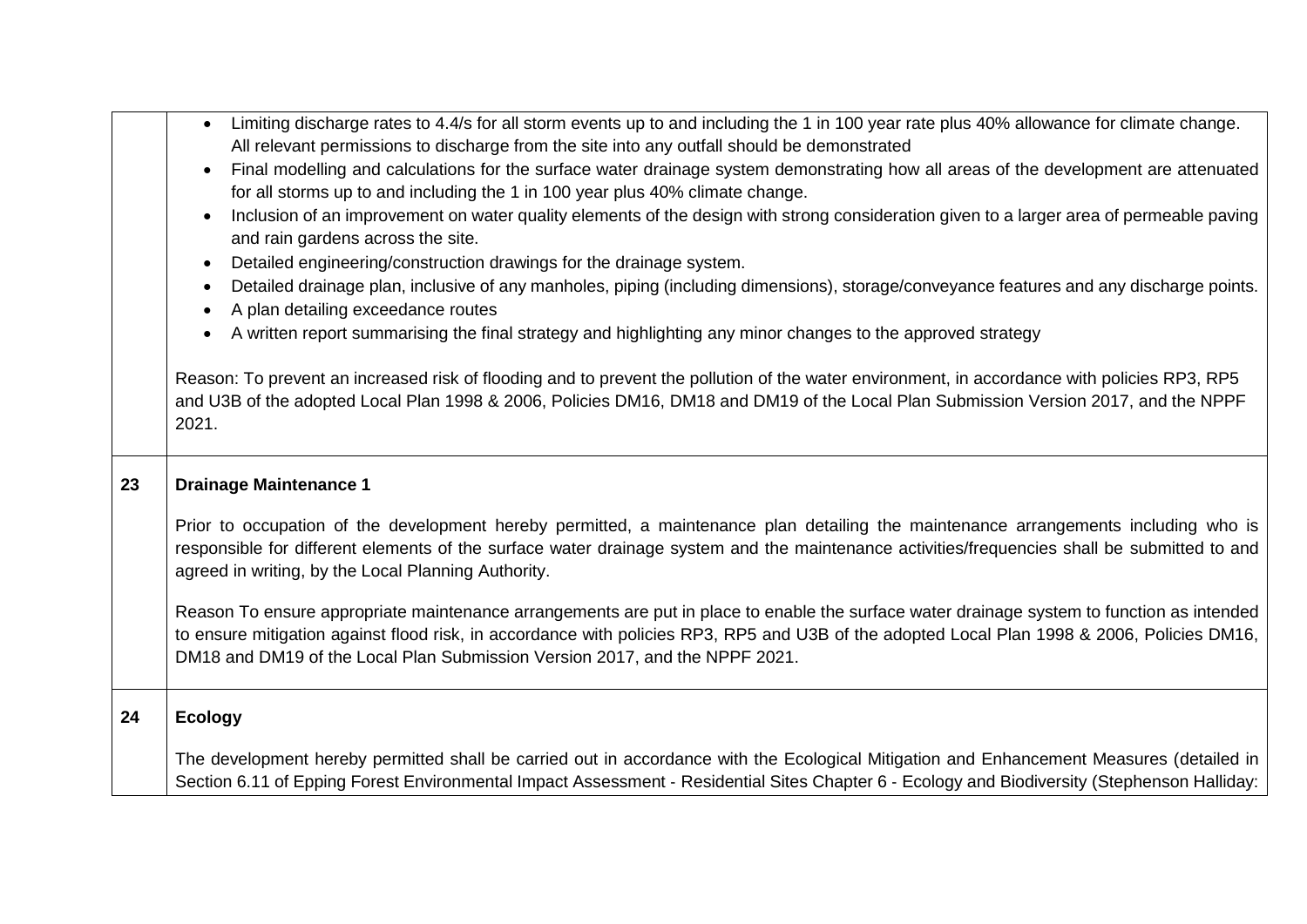|    | March 2021)). Prior to the commencement of above ground works a timetable for the implementation of the ecological mitigation measures shall<br>be submitted to and agreed in writing by the local planning authority. The development shall be carried out in accordance with the approved<br>details.                                                                                                                                                                       |
|----|-------------------------------------------------------------------------------------------------------------------------------------------------------------------------------------------------------------------------------------------------------------------------------------------------------------------------------------------------------------------------------------------------------------------------------------------------------------------------------|
|    | Reason: To enable proper consideration of the impact of the development on the contribution of nature conservation interests to the amenity of<br>the area, in accordance with Policy DM 1 of the Local Plan Submission Version and with CP1 of the Adopted Local Plan and Alterations 2006,<br>and the NPPF 2021.                                                                                                                                                            |
| 25 | <b>Biodiversity Enhancement Strategy</b>                                                                                                                                                                                                                                                                                                                                                                                                                                      |
|    | A Biodiversity Enhancement Strategy for protected and priority species shall be submitted to and approved in writing by the Local Planning<br>Authority prior to above ground works, following the details contained within Section 6.11 of Epping Forest Environmental Impact<br>Assessment - Residential Sites Chapter 6 - Ecology and Biodiversity (Stephenson Halliday: March 2021). The content of the Biodiversity<br>Enhancement Strategy shall include the following: |
|    | a) Purpose and conservation objectives for the proposed enhancement measures;<br>b) detailed designs to achieve stated objectives;<br>c) locations of proposed enhancement measures by appropriate maps and plans;<br>d) persons responsible for implementing the enhancement measures;                                                                                                                                                                                       |
|    | e) details of initial aftercare and long-term maintenance (where relevant).<br>The works shall be implemented in accordance with the approved details and shall be retained in that manner thereafter.                                                                                                                                                                                                                                                                        |
|    | Reason: To maintain and improve the biodiversity of the site and to mitigate any impact from the development hereby approved, in accordance<br>with Policy DM1 of the Local Plan Submission Version 2017, and the NPPF 2021.                                                                                                                                                                                                                                                  |
| 26 | Part M4(2) Accessibility standards                                                                                                                                                                                                                                                                                                                                                                                                                                            |
|    | The proposed residential units hereby permitted shall be carried out in general accordance with Part M4(2) Category 2 (Accessibility and<br>Adaptable Dwellings) as set out in the Building Regulations 2010 Access to and Use of Buildings Approved Document M Volume 1: Dwellings.<br>Prior to occupation of the residential units, details shall be submitted to and approved in writing by the Local Planning Authority to demonstrate                                    |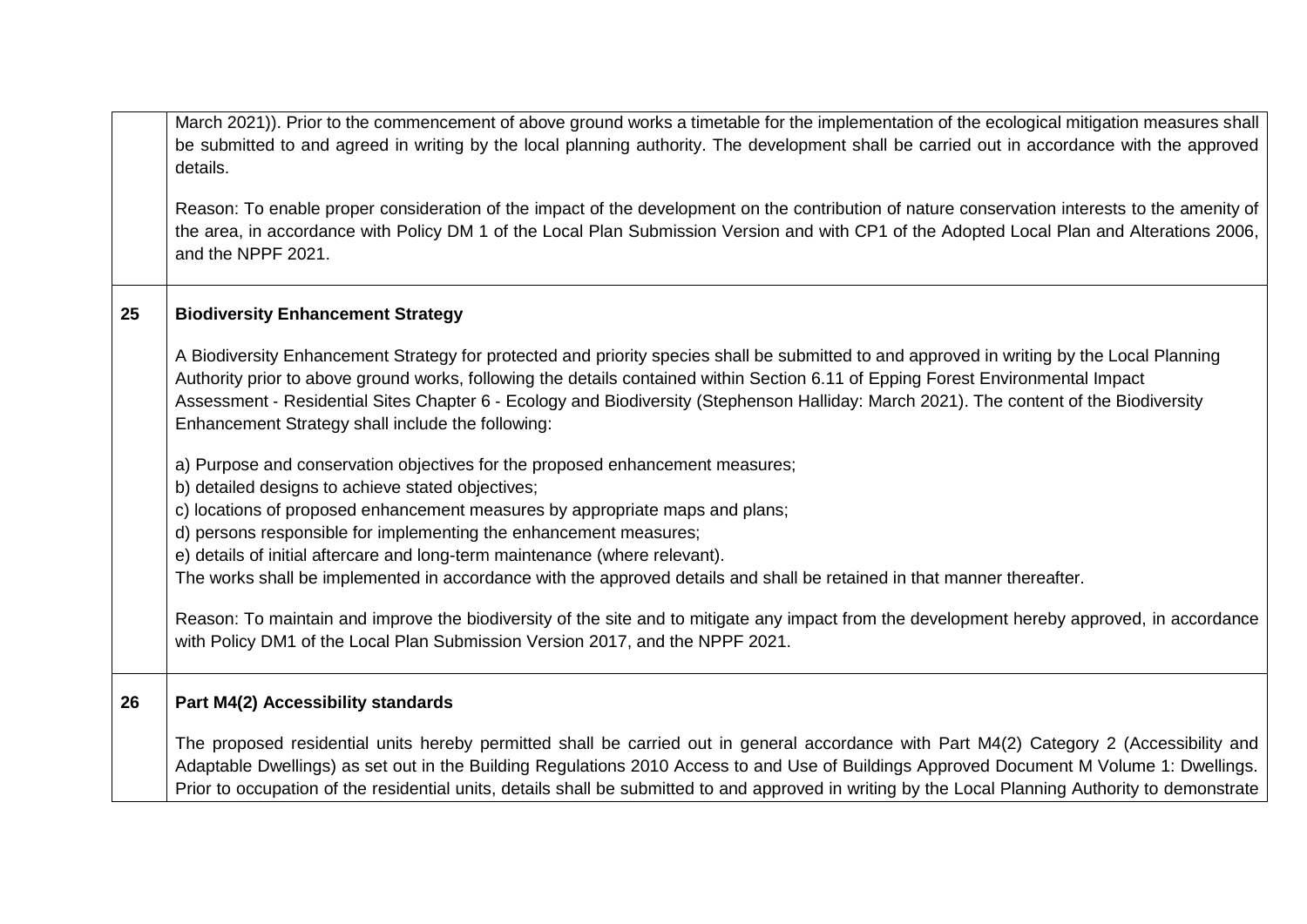|    | compliance with Part M2(s) Category 2, in particular that a compliant shower room is provided on the entrance level of those properties with 3<br>bedrooms or more. The proposed development shall be carried out in accordance with the approved details.                                                                                                                                         |
|----|----------------------------------------------------------------------------------------------------------------------------------------------------------------------------------------------------------------------------------------------------------------------------------------------------------------------------------------------------------------------------------------------------|
|    | Reason: To ensure that the proposed mix of residential accommodation provides for all new homes to be accessible and adaptable as defined<br>by the Building Regulations. To comply with Policy H1 of the Local Planning Submission Version 2017 and the NPPF 2021.                                                                                                                                |
|    | <b>Air Quality</b>                                                                                                                                                                                                                                                                                                                                                                                 |
| 27 | <b>Ultra Low NOx Boilers Condition</b>                                                                                                                                                                                                                                                                                                                                                             |
|    | Prior to completion of the development hereby permitted, details of boilers shall be submitted to and approved in writing to the Local Planning Authority.<br>The boilers shall have dry NOx emissions not exceeding 40 mg/kWh (0%). The development shall be carried out in accordance with the approved<br>details.                                                                              |
|    | Reason: To help improve local environmental conditions and limit emissions to air as required by the national planning policy framework. Boilers can<br>be a significant source of NO2 emissions and worsen local air quality. To help support improvements to air quality in accordance with the NPPF and<br>Policy T1 and DM22 of the Epping Forest District Local Plan Submission Version 2017. |
| 28 | <b>Electric Charging Points</b>                                                                                                                                                                                                                                                                                                                                                                    |
|    | Prior to the commencement of above ground works, details and location of the parking spaces equipped with active Electric Vehicle Charging<br>Points (EVCP) must be submitted to and agreed in writing by the Local Planning Authority. The details shall demonstrate that the development<br>will deliver 100 per cent active ECVPs and shall include:                                            |
|    | Location of active charge points<br>Specification of charging equipment<br>Operation/management strategy                                                                                                                                                                                                                                                                                           |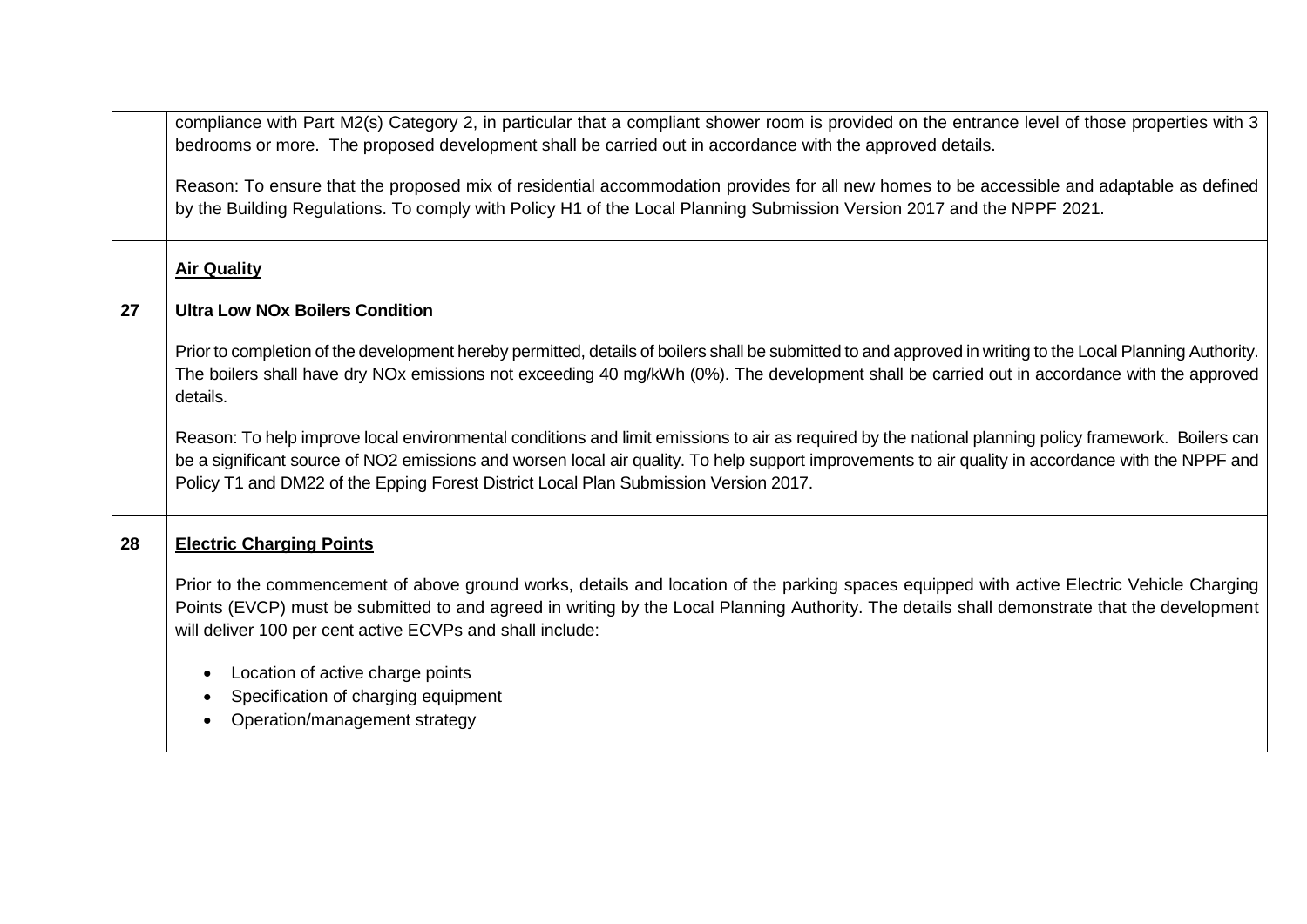A management plan for the charging points shall be submitted to and agreed in writing by the Local Planning Authority prior to occupation of the development. The management plan shall include:

- Which parking bays will have active charging provision, including disabled parking bays;
- How charging point usage will be charged amongst users and non-users:
- Electricity supply availability. The electricity supply should be already confirmed by UK Power Networks.

The development shall be completed in accordance with the approved details and retained in perpetuity. Prior to occupation, the application shall submit confirmation to the Local Planning Authority that the charging points are operational, with active provision. This must be supported by appropriate evidence.

Reason: In the interest of promoting increased choice of sustainable transport options. To encourage the use of electric vehicles in order to reduce air pollution in the District and help support improvements to Epping Forest SAC in accordance with Policies T1 and DM22 of the Epping Forest District Local Plan Submission Version 2017, and the NPPF 2021.

# **Land Contamination**

#### **29 G5 - Land Contamination Survey**

Prior to the commencement of development hereby permitted (with the exception of demolition works where this is for the reason of making areas of the site available for site investigation), an assessment of the risks posed by any land contamination shall be submitted to and approved in writing by the Local Planning Authority. This assessment must be undertaken by a suitably qualified contaminated land practitioner, in accordance with British Standard BS 10175: Investigation of Potentially Contaminated Sites – Code of Practice and the Environment Agency's Guidelines for the Land Contamination: Risk Management (LCRM 2020) (or equivalent if replaced), and shall assess any contamination on the site, whether or not it originates on the site. The development shall only be carried out in accordance with the approved details unless the Local Planning Authority gives its written consent to any variation. The assessment shall include: (1) A survey of the extent, scale and nature of contamination and (2) An assessment of the potential risks to: human health; property (existing or proposed) including buildings, crops, livestock, pets, woodland, service lines and pipes; adjoining land; groundwater and surface waters; ecological systems; and archaeological sites and ancient monuments.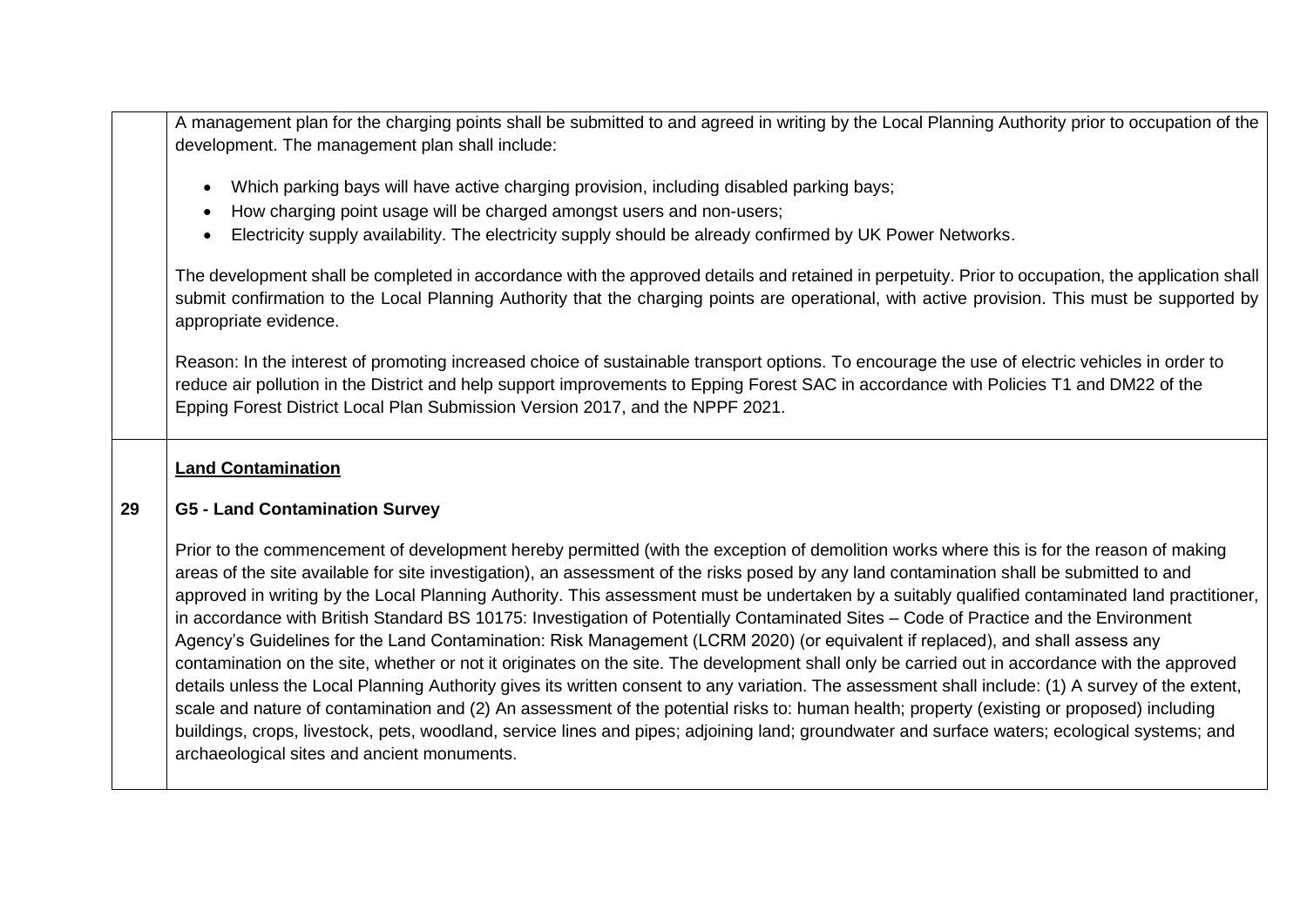|    | If following the risk assessment (pursuant to the details outlined above) unacceptable risks are identified from land affected by contamination,<br>no work on any part of the development shall take place, until a detailed land remediation scheme has been submitted to and approved in<br>writing by the Local Planning Authority. The scheme shall include an appraisal of remediation options, identification of the preferred option(s),<br>the proposed remediation objectives and remediation criteria, and a description and programme of the works to be undertaken including the<br>verification plan. (The remediation scheme shall be sufficiently detailed and thorough to ensure that after remediation, as a minimum, land<br>should not be capable of being determined as contaminated land under Part IIA of the Environmental Protection Act 1990). The development<br>shall only be carried out in accordance with the approved scheme. Following the completion of the remediation works and prior to the first<br>occupation of the development, a verification report by a suitably qualified contaminated land practitioner shall be submitted to and approved in<br>writing by the local planning authority. |
|----|-----------------------------------------------------------------------------------------------------------------------------------------------------------------------------------------------------------------------------------------------------------------------------------------------------------------------------------------------------------------------------------------------------------------------------------------------------------------------------------------------------------------------------------------------------------------------------------------------------------------------------------------------------------------------------------------------------------------------------------------------------------------------------------------------------------------------------------------------------------------------------------------------------------------------------------------------------------------------------------------------------------------------------------------------------------------------------------------------------------------------------------------------------------------------------------------------------------------------------------------|
|    | Reason: To ensure that risks from land contamination to the future users of the land and neighbouring land are minimised, together with those to<br>controlled waters, property and ecological systems, and to ensure that the development can be carried out safely without unacceptable risks to<br>workers, neighbours and other offsite receptors in accordance with policy RP4 of the adopted Local Plan 1998 & 2006, and policy DM21 of the<br>Local Plan Submission Version 2017, and the NPPF 2021.                                                                                                                                                                                                                                                                                                                                                                                                                                                                                                                                                                                                                                                                                                                             |
| 30 | <b>Archaeological Investigation</b>                                                                                                                                                                                                                                                                                                                                                                                                                                                                                                                                                                                                                                                                                                                                                                                                                                                                                                                                                                                                                                                                                                                                                                                                     |
|    | No development or preliminary groundworks shall take place until a programme of archaeological investigation has been secure in accordance<br>with a written scheme of investigation that shall be submitted to and approved in writing by the Local Planning Authority.                                                                                                                                                                                                                                                                                                                                                                                                                                                                                                                                                                                                                                                                                                                                                                                                                                                                                                                                                                |
|    | No development or preliminary groundworks shall take place until the completion of the programme of archaeological investigation identified in<br>the WSI defined above.                                                                                                                                                                                                                                                                                                                                                                                                                                                                                                                                                                                                                                                                                                                                                                                                                                                                                                                                                                                                                                                                |
|    | Post excavation analysis, preparation of a full site archive and report ready for deposition at the local museum and submission of a publication<br>report shall be submitted to and approved in writing by the Local Planning Authority prior to first occupation of the development hereby permitted.                                                                                                                                                                                                                                                                                                                                                                                                                                                                                                                                                                                                                                                                                                                                                                                                                                                                                                                                 |
|    | A professional team of archaeologists should undertake the archaeological work. The archaeological work will consist of a programme of<br>archaeological trial trenching within the car park to identify the extent and depth of archaeological deposits followed by open area excavation if<br>archaeological deposits are identified.                                                                                                                                                                                                                                                                                                                                                                                                                                                                                                                                                                                                                                                                                                                                                                                                                                                                                                 |
|    |                                                                                                                                                                                                                                                                                                                                                                                                                                                                                                                                                                                                                                                                                                                                                                                                                                                                                                                                                                                                                                                                                                                                                                                                                                         |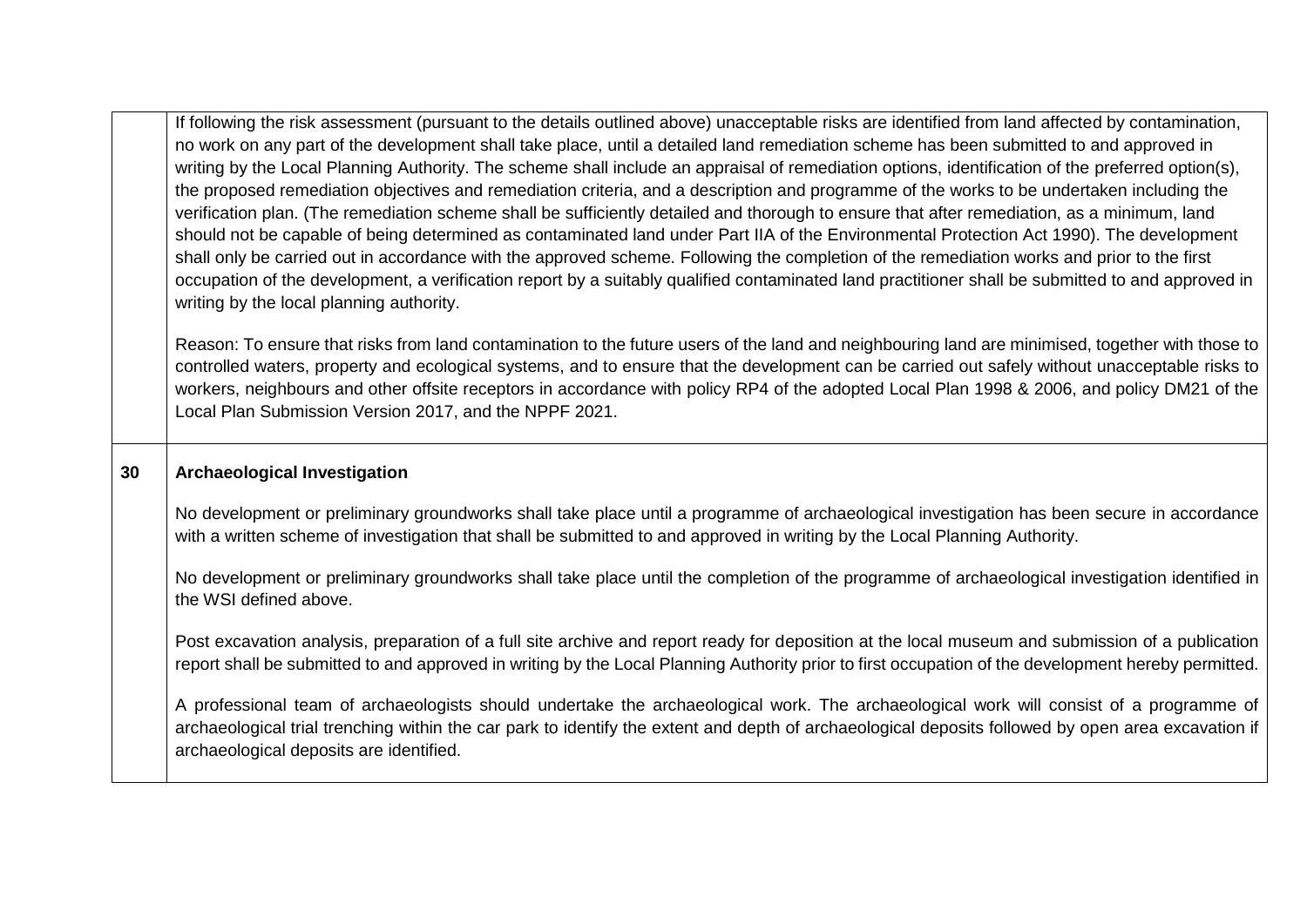|    | Reason: To ensure adequate opportunity is provided for archaeological research on this historically important site. To comply with Policy DM7 of<br>the Local Plan Submission Version 2017, and the NPPF 2021.                                                                                                                                                                                                                                                                                        |
|----|-------------------------------------------------------------------------------------------------------------------------------------------------------------------------------------------------------------------------------------------------------------------------------------------------------------------------------------------------------------------------------------------------------------------------------------------------------------------------------------------------------|
| 31 | <b>Historic Environment Recording</b>                                                                                                                                                                                                                                                                                                                                                                                                                                                                 |
|    | No demolition, conversion or alterations shall commence until a programme of historic building recording has been secured in accordance with<br>a written scheme of investigation (WSI) to be submitted to and approved in writing by the local planning authority.                                                                                                                                                                                                                                   |
|    | No demolition, conversion or alterations shall take place until the satisfactory completion of the recording in accordance with the WSI submitted<br>and agreed pursuant to this condition.                                                                                                                                                                                                                                                                                                           |
|    | A report detailing the results of the recording programme and confirming the deposition of the archive to an appropriate depository as identified<br>and agreed in the WSI shall be submitted to the Local Planning Authority prior to first occupation of the development. A professional team of<br>archaeologists should undertake the archaeological work. The archaeological work will consist of a historic building record of the historic buildings<br>proposed for demolition or conversion. |
|    | Reason: To ensure the historic and architectural assets of the building are properly documented and recorded, in accordance with Policies HC10,<br>HC11 and HC12 of the adopted Local Plan 1998 & 2006, and Policy DM7 of the Local Plan Submission Version 2017, and the NPPF 2021.                                                                                                                                                                                                                  |
| 32 | <b>Windows - Obscure Glazing</b>                                                                                                                                                                                                                                                                                                                                                                                                                                                                      |
|    | OBSCURE GLAZING, BLOCK C                                                                                                                                                                                                                                                                                                                                                                                                                                                                              |
|    | The 4no. windows (ground to third floor) serving the corner bedrooms in the eastern elevation of Block C, closest to the boundary with No. 13<br>Bodley Close (as shown on plan no. EDS_S1 - CW - BC - XX - DR - A - 033), shall be glazed in obscure glazing and non-opening up to a height<br>of 1.7 metres. The glazing in these windows shall not be altered to clear glazing without the prior written consent of the Local Planning Authority.                                                  |
|    | To maintain the privacy of adjoining residential occupiers. To comply with Policy DBE1 of the adopted Local Plan 1998 & 2006, and Policy DM9<br>of the Local Plan Submission Version 2017, and the NPPF 2021.                                                                                                                                                                                                                                                                                         |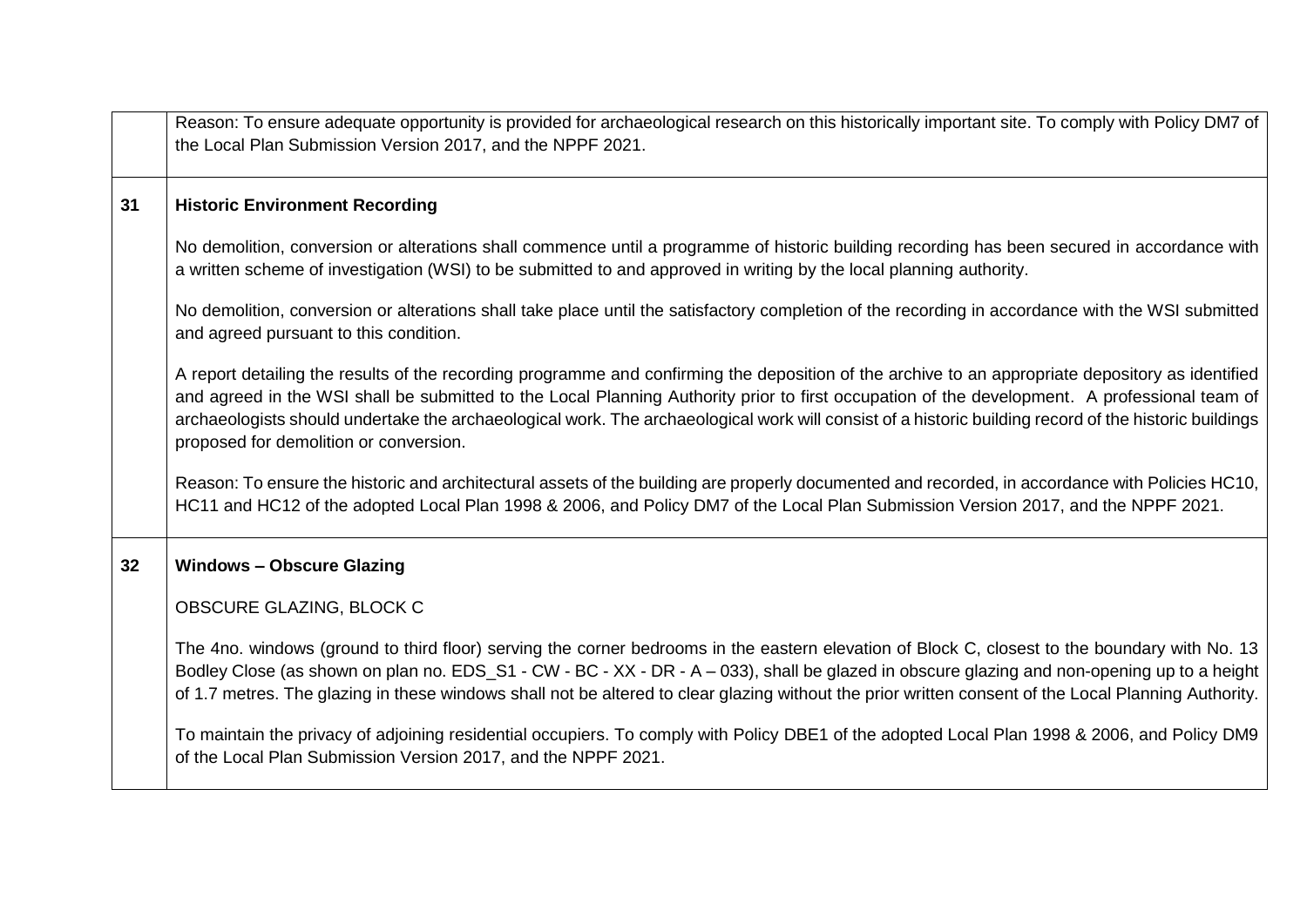| 33 | <b>Windows - Obscure Glazing</b>                                                                                                                                                                                                                                                                                                                                                                            |  |
|----|-------------------------------------------------------------------------------------------------------------------------------------------------------------------------------------------------------------------------------------------------------------------------------------------------------------------------------------------------------------------------------------------------------------|--|
|    | OBSCURE GLAZING, BLOCK F                                                                                                                                                                                                                                                                                                                                                                                    |  |
|    | The windows (ground to third floor) serving bedrooms and/or bathrooms in the southeast elevation of Block F, closest to the boundary with No.<br>127 High Street (as shown on plan no. EDS_S1 - CW - BF - XX - DR - A - 0366), shall be glazed in obscure glazing. The glazing in these windows<br>shall not be altered to clear glazing without the prior written consent of the Local Planning Authority. |  |
|    | To maintain the privacy of adjoining residential occupiers. To comply with Policy DBE1 of the adopted Local Plan 1998 & 2006, and Policy DM9<br>of the Local Plan Submission Version 2017, and the NPPF 2021.                                                                                                                                                                                               |  |
| 34 | <b>Hedgerow Planting</b>                                                                                                                                                                                                                                                                                                                                                                                    |  |
|    | Block F/127 High Street                                                                                                                                                                                                                                                                                                                                                                                     |  |
|    | A 1.8m high native hedge shall be planted and retained along the boundary between the boundary adjacent to the southeast elevation of Block<br>F and No. 127 High Street in order to provide adequate screening to the adjoining neighbouring occupiers. Details shall be submitted and agreed<br>pursuant to the requirements of Condition 10.                                                             |  |
|    | To maintain the privacy of adjoining residential occupiers. To comply with Policy DBE1 of the adopted Local Plan 1998 & 2006, and Policy DM9<br>of the Local Plan Submission Version 2017, and the NPPF 2021.                                                                                                                                                                                               |  |
| 35 | <b>Plant Noise</b>                                                                                                                                                                                                                                                                                                                                                                                          |  |
|    | The use of any plant which services this development must cease during any period that the rating level of noise (as defined by BS4142:2014)<br>exceeds the prevailing background noise level at the affected noise sensitive premises. The measurement position and assessment shall be<br>made according to BS4142:2014, and shall include the cumulative effect of all of the plant on the site.         |  |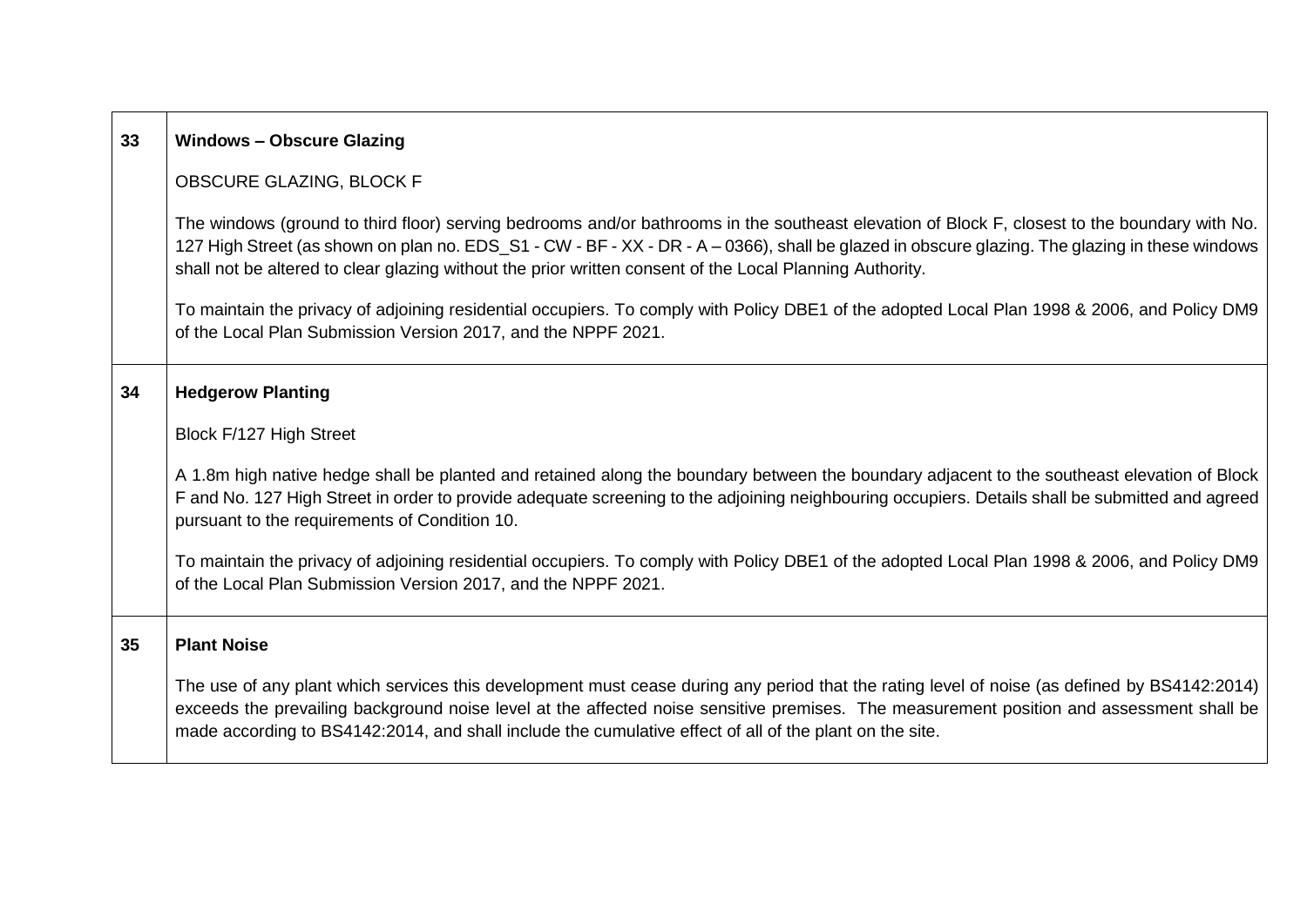|    | The cumulative plant noise limit for this site shall not exceed 39dB LAeq, 1hr between 07.00-23.00 hrs, and 32dB LAeq, 15 mins between 23.00-<br>07.00 hrs.                                                                                                                                                                                                                                                                                                                                                                                                                                                                    |
|----|--------------------------------------------------------------------------------------------------------------------------------------------------------------------------------------------------------------------------------------------------------------------------------------------------------------------------------------------------------------------------------------------------------------------------------------------------------------------------------------------------------------------------------------------------------------------------------------------------------------------------------|
|    | Reason: In order to minimise any noise which will affect the amenity of local residents, in accordance with policy DBE1 of the adopted Local<br>Plan 1998 & 2006, and Policy DM9 of the Local Plan Submission Version 2017, and the NPPF 2021.                                                                                                                                                                                                                                                                                                                                                                                 |
| 36 | <b>Low Frequency Noise</b>                                                                                                                                                                                                                                                                                                                                                                                                                                                                                                                                                                                                     |
|    | Low frequency, unweighted noise levels should be controlled to a maximum of 50 dB Leq, 63Hz, 5 min and 40 dB Leq, 125Hz, 5 min at the<br>façades of nearby noise sensitive premises.                                                                                                                                                                                                                                                                                                                                                                                                                                           |
|    | Reason: In order to minimise the impact of any low frequency noise from music which will affect the amenity of local residents, in accordance<br>with policy DBE1 of the adopted Local Plan 1998 & 2006, and Policy DM9 of the Local Plan Submission Version 2017, and the NPPF 2021.                                                                                                                                                                                                                                                                                                                                          |
| 37 | <b>Cycle and Refuse Storage</b>                                                                                                                                                                                                                                                                                                                                                                                                                                                                                                                                                                                                |
|    | Prior to the commencement of any above ground works, details of the internal and external refuse collection areas and cycle stores within the<br>development, or relevant phase of the development, whichever is the sooner, shall be submitted to and approved in writing by the Local Planning<br>Authority. The details shall include elevation and layout plans at a scale of 1:50 or 1:100 and an alternative refuse strategy for the 'shared<br>collection points' that shows/details the management requirements for these facilities. The development shall be carried out in accordance with<br>the approved details. |
|    | Reason: For the avoidance of doubt and in the interests of proper planning. In the interest of the character and appearance of the public realm,<br>neighbouring amenity and the sustainability of the development. To comply with Policies T 1 and D9 of the Local Plan Submission Version 2017<br>and with Policies DBE1 and ST4 of the Adopted Local Plan and Alterations 2006.                                                                                                                                                                                                                                             |
| 38 | <b>Air Extraction/Ventilation</b>                                                                                                                                                                                                                                                                                                                                                                                                                                                                                                                                                                                              |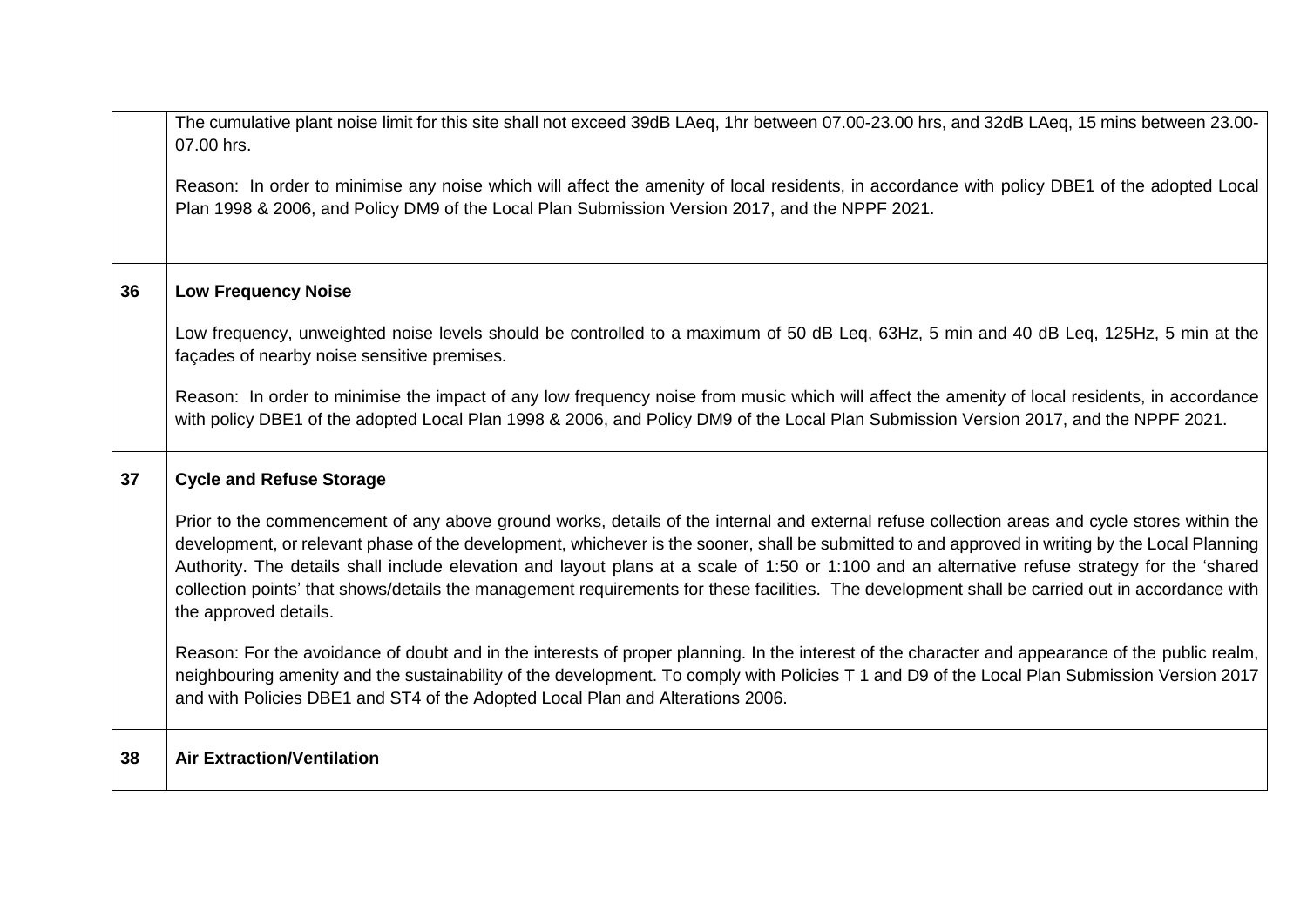|              | Notwithstanding the development hereby approved, details of any extract/air conditioning/refrigeration and /or ventilation system proposed for<br>installation outside of the approved roof plant enclosures shall be submitted to and approved in writing by the Local Planning Authority prior to its<br>installation within or on any individual unit. The development shall be carried out in accordance with the approved details.                                                                                                                                             |
|--------------|-------------------------------------------------------------------------------------------------------------------------------------------------------------------------------------------------------------------------------------------------------------------------------------------------------------------------------------------------------------------------------------------------------------------------------------------------------------------------------------------------------------------------------------------------------------------------------------|
|              | Reason: To protect nearby noise sensitive residential and commercial premises from significant loss of amenity due to noise, in accordance with<br>policy DBE9 of the Adopted Local Plan and Alterations 2006, policy DM 9 of the Local Plan Submission Version 2017, and the NPPF 2021.                                                                                                                                                                                                                                                                                            |
|              | <b>Informative</b>                                                                                                                                                                                                                                                                                                                                                                                                                                                                                                                                                                  |
| 1            | The Local Planning Authority has been positive and proactive in its consideration of this planning application suggesting improvements to the<br>development during the course of the application. The applicant submitted amended plans and additional and revised information resulting in a<br>form of development that improves the economic, social and environmental conditions of the District.                                                                                                                                                                              |
| $\mathbf{2}$ | Bat licence informative - The Environmental Impact Assessment advises the proposals will result in the loss of bat roosts (day roosts for very low<br>numbers of Common Pipistrelle and Single Brown Long Eared bat from Buildings 3, 4 and 5). Therefore, a European Protected Species Mitigation<br>licence from Natural England will be required for these European Protected Species to lawfully complete the works. It is recommended that a<br>copy of the bat mitigation licence is secured under a condition of any consent to be provided to the LPA prior to commencement |
| 3            | All reasonable steps to minimise dust emissions from the site shall be employed throughout the demolition and construction phase of the<br>development.                                                                                                                                                                                                                                                                                                                                                                                                                             |
| 4            | Meanwhile – Any meanwhile activities proposed on this site that fall outside of Permitted Development within the GPDO 2015 (as amended) are<br>subject to planning permission.                                                                                                                                                                                                                                                                                                                                                                                                      |
| 5            | Any advertisements and / or signage shall be agreed separately under the Town and Country Planning (Control of Advertisements) Regulations<br>2007.                                                                                                                                                                                                                                                                                                                                                                                                                                 |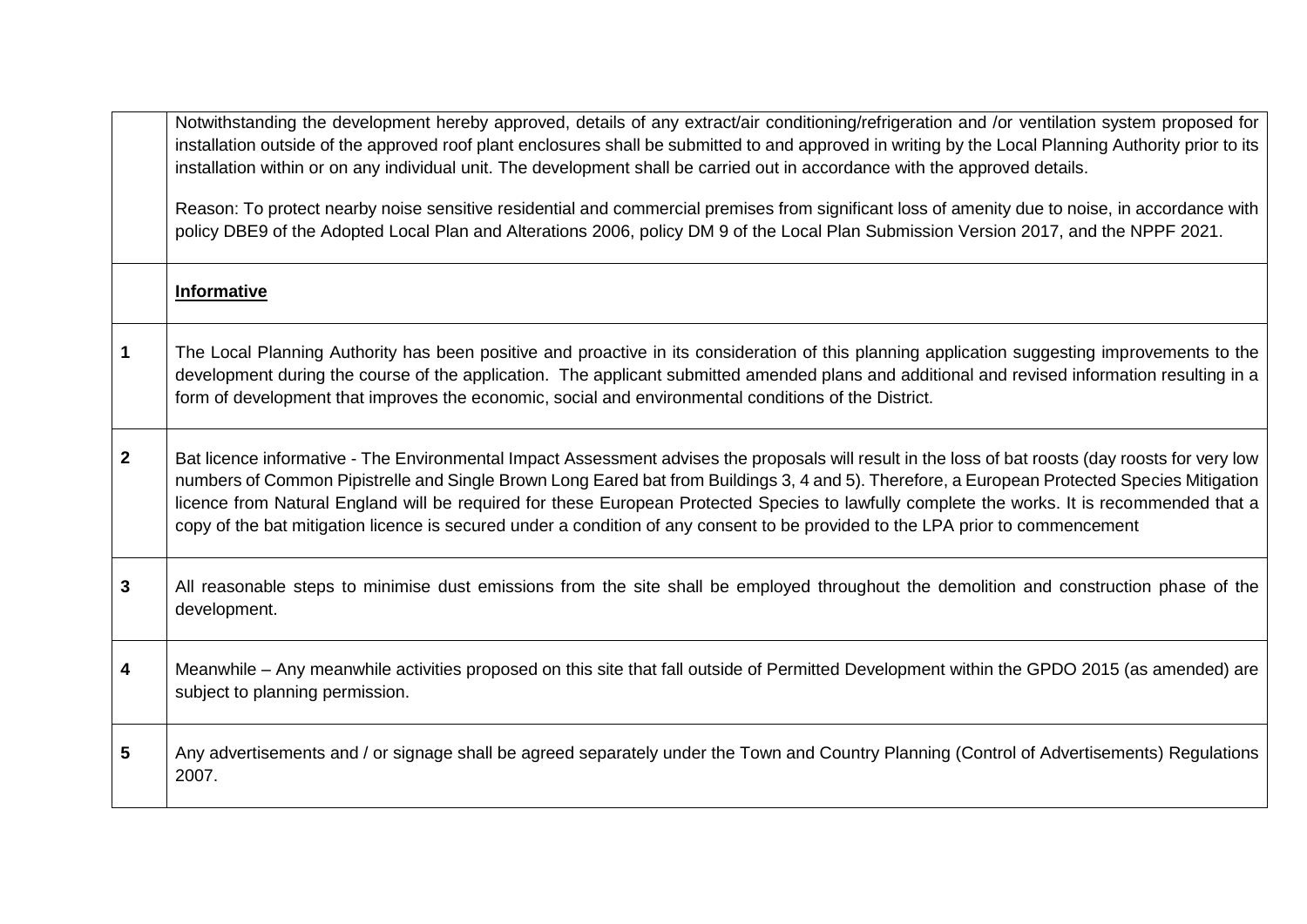| $6\phantom{1}6$ | The applicant is advised that no waste materials generated as a result of the proposed demolition and/or construction operations shall be burnt<br>on the site. All such refuse shall be disposed of by suitable alternative methods.                                                                                                                                                                                                                                                                                                                                  |
|-----------------|------------------------------------------------------------------------------------------------------------------------------------------------------------------------------------------------------------------------------------------------------------------------------------------------------------------------------------------------------------------------------------------------------------------------------------------------------------------------------------------------------------------------------------------------------------------------|
| $\overline{7}$  | The attention of the applicant is drawn to the Control of Pollution Act 1974 relating to the control of noise on construction and demolition sites.                                                                                                                                                                                                                                                                                                                                                                                                                    |
| 8               | Environmental Protection and Drainage Advisory: The applicant has provided a surface water drainage strategy and the general principles of the<br>design are acceptable. The Environmental Protection and Drainage Team will require further information/clarification at the discharge of<br>conditions stage on the following:                                                                                                                                                                                                                                       |
|                 | Evidence of the required water quality treatment for the southern part of the access road in line with Chapter 26 of the SuDS Manual.<br>Details of mitigation measures in place for the overall site in relation to fuel and oil spillage.<br>Evidence of a permit to discharge into the main river from the Environment Agency.<br>Details of pump contingency.                                                                                                                                                                                                      |
|                 | Health and safety precautions to be included in relation to the open water features.<br>Survey of the existing watercourse and its ability to take the additional surface water from the development.<br>Details of where any flooded volume for the 1 in 100 year plus 40% will be contained within the site as per the planning statement.<br>A detailed drainage plan must be supplied including details of any interceptors for fuel spillage, silt traps, catch pits, exceedance routing,<br>in addition to details already covered in the Flood Risk Assessment. |
| 9               | It is the applicant's responsibility to ensure that before commencement of any works to the public highway, any necessary Agreements under the<br>Highways Act 1980 are also obtained. Works to the highway will normally require an agreement or agreements, under Section 278 of the<br>Highways Act, with Highways England and the Local Highway Authority.                                                                                                                                                                                                         |
| 10              | All work within or affecting the highway is to be laid out and constructed by prior arrangement with, and to the requirements and satisfaction of,<br>the Highway Authority, details to be agreed before the commencement of works. The applicants should be advised to contact the Development                                                                                                                                                                                                                                                                        |

 $\blacksquare$